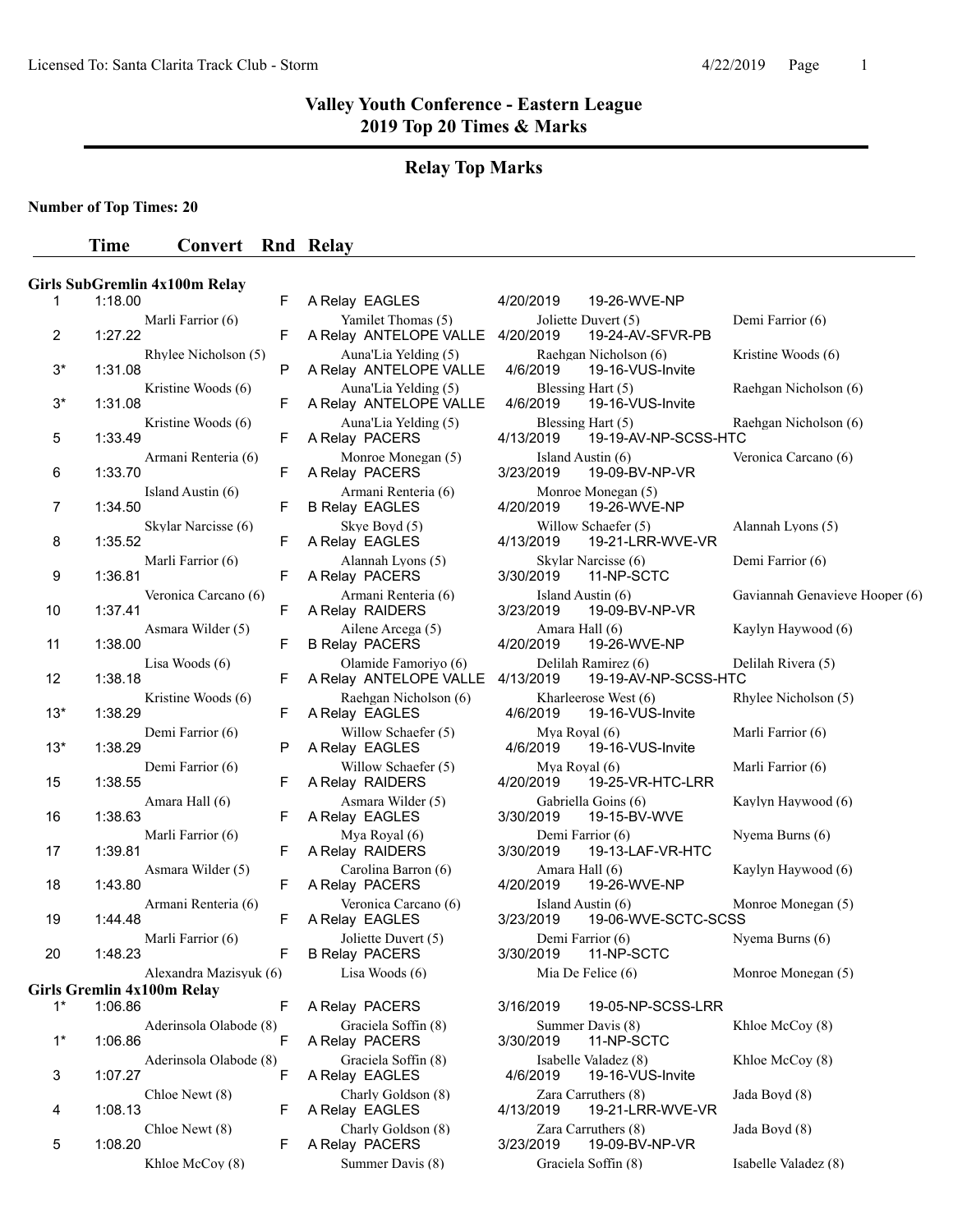#### **Relay Top Marks**

#### **Number of Top Times: 20**

#### **Time Convert Rnd Relay**

| 6  | 1:09.31 |                           | F |
|----|---------|---------------------------|---|
| 7  | 1:09.35 | Chloe Newt (8)            | F |
| 8  | 1:09.75 | Charly Goldson (8)        | P |
| 9  | 1:11.02 | Chloe Newt (8)            | F |
| 10 | 1:11.18 | Aulani Yelding (7)        | F |
| 11 | 1:11.36 | Aulani Yelding (7)        | F |
| 12 | 1:12.52 | Charly Goldson (8)        | F |
| 13 | 1:12.95 | Charly Goldson (8)        | F |
| 14 | 1:14.16 | Denalei Hayes (8)         | Ρ |
|    |         | Aulani Yelding (7)        |   |
| 15 | 1:14.18 | Kamille Abdullah (7)      | F |
| 16 | 1:14.52 | Charlotte Christenson (8) | F |
| 17 | 1:14.76 | Kenadee'Jae Robinson (7)  | F |
| 18 | 1:15.46 | Brazil Crockett (8)       | F |
| 19 | 1:15.49 | Charlotte Christenson (8) | F |
| 20 | 1:16.32 | Kenadee'Jae Robinson (7)  | F |
|    |         | Girls Bantam 4x100m Relay |   |
| 1  | 56.64   |                           | F |
| 2  | 59.24   | Jules Logan (10)          | F |
| 3  | 59.59   | Nia Nadanarajah (9)       | P |
| 4  | 59.63   | Jules Logan (10)          | F |
| 5  | 1:01.13 | Nia Nadanarajah (9)       | F |
| 6  | 1:01.15 | Madison Griggs (10)       | F |
| 7  | 1:01.26 | Madison Griggs (10)       | F |
| 8  | 1:01.34 | Madison Griggs (10)       | Ρ |
| 9  | 1:02.41 | Madison Griggs (10)       | F |
|    |         | Nia Nadanarajah (9)       |   |
| 10 | 1:03.56 |                           | F |

|                                       | F | A Relay EAGLES                                       | 4/20/2019       | 19-26-WVE-NP                                 |                          |
|---------------------------------------|---|------------------------------------------------------|-----------------|----------------------------------------------|--------------------------|
| Chloe Newt (8)                        | F | Charly Goldson (8)<br>A Relay EAGLES                 | 3/30/2019       | Zara Carruthers (8)<br>19-15-BV-WVE          | Jada Boyd (8)            |
| Charly Goldson (8)                    | P | Chloe Newt (8)<br>A Relay EAGLES                     | 4/6/2019        | Zara Carruthers (8)<br>19-16-VUS-Invite      | Jada Boyd (8)            |
| Chloe Newt (8)                        | F | Charly Goldson (8)<br>A Relay ANTELOPE VALLE         | 4/6/2019        | Zara Carruthers (8)<br>19-16-VUS-Invite      | Jada Boyd (8)            |
| Aulani Yelding (7)                    | F | Kyla Prevost (8)<br>A Relay ANTELOPE VALLE           | 4/20/2019       | Kailynn Brown (7)<br>19-24-AV-SFVR-PB        | Kenadee'Jae Robinson (7) |
| Aulani Yelding (7)                    | F | Kenadee'Jae Robinson (7)<br><b>B Relay EAGLES</b>    | 3/16/2019       | Kyla Prevost (8)<br>19-04-WVE-HTC-TT-AV      | Kailynn Brown (7)        |
| Charly Goldson (8)                    | F | Chloe Newt (8)<br>A Relay EAGLES                     | 3/23/2019       | Zara Carruthers (8)<br>19-06-WVE-SCTC-SCSS   | Jada Boyd (8)            |
| Charly Goldson (8)                    | F | Adriana Hein (7)<br>A Relay ANTELOPE VALLE 4/13/2019 |                 | Caitlin Jordan (8)<br>19-19-AV-NP-SCSS-HTC   | Jada Boyd (8)            |
| Denalei Hayes (8)                     | P | Kailynn Brown (7)<br>A Relay ANTELOPE VALLE          | 4/6/2019        | Kenadee'Jae Robinson (7)<br>19-16-VUS-Invite | Kyla Prevost (8)         |
| Aulani Yelding (7)                    | F | Kyla Prevost (8)<br>A Relay ANTELOPE VALLE           | 3/16/2019       | Kailynn Brown (7)<br>19-04-WVE-HTC-TT-AV     | Kenadee'Jae Robinson (7) |
| Kamille Abdullah (7)                  | F | Kyla Prevost (8)<br><b>B Relay EAGLES</b>            | 4/13/2019       | Kailynn Brown (7)<br>19-21-LRR-WVE-VR        | Kenadee'Jae Robinson (7) |
| Charlotte Christenson (8)             | F | Adriana Hein (7)<br>A Relay ANTELOPE VALLE           | 3/30/2019       | Caitlin Jordan (8)<br>19-14-LRR-AV-PB        | Brazil Crockett (8)      |
| Kenadee'Jae Robinson (7)              | F | Kailynn Brown (7)<br><b>B Relay EAGLES</b>           | 3/30/2019       | Kyla Prevost (8)<br>19-15-BV-WVE             | Aulani Yelding (7)       |
| Brazil Crockett (8)                   | F | Adriana Hein (7)<br><b>B Relay EAGLES</b>            | 4/20/2019       | Charlotte Christenson (8)<br>19-26-WVE-NP    | Caitlin Jordan (8)       |
| Charlotte Christenson (8)             | F | Miyah Coleman (8)<br>A Relay ANTELOPE VALLE          | 3/23/2019       | Caitlin Jordan (8)<br>19-07-NVGB-HTC-AV      | Brazil Crockett (8)      |
| Kenadee'Jae Robinson (7)<br>00m Relay |   | Kyla Prevost (8)                                     |                 | Aulani Yelding (7)                           | Kailynn Brown (7)        |
|                                       | F | A Relay EAGLES                                       | 4/6/2019        | 19-16-VUS-Invite                             |                          |
| Jules Logan (10)                      | F | Malia Rainey (10)<br>A Relay EAGLES                  | 4/13/2019       | Sienna Hopkins (10)<br>19-21-LRR-WVE-VR      | Kaia Carruthers (10)     |
| Nia Nadanarajah (9)                   | P | Malia Rainey (10)<br>A Relay EAGLES                  | 4/6/2019        | Sienna Hopkins (10)<br>19-16-VUS-Invite      | Kaia Carruthers (10)     |
| Jules Logan (10)                      | F | Malia Rainey (10)<br>A Relay EAGLES                  | 4/20/2019       | Sienna Hopkins (10)<br>19-26-WVE-NP          | Kaia Carruthers (10)     |
| Nia Nadanarajah (9)                   | F | Kaia Carruthers (10)<br>A Relay PACERS               | 4/6/2019        | Sienna Hopkins (10)<br>19-16-VUS-Invite      | Malia Rainey (10)        |
| Madison Griggs (10)                   | F | Marley Rambert (10)<br>A Relay PACERS                | 4/13/2019       | Dakota Woodside (10)<br>19-19-AV-NP-SCSS-HTC | Dejah Egans (9)          |
| Madison Griggs (10)                   | F | Marley Rambert (10)<br>A Relay PACERS                | 4/20/2019       | Dakota Woodside (10)<br>19-26-WVE-NP         | Dejah Egans (9)          |
| Madison Griggs (10)                   | P | Dejah Egans (9)<br>A Relay PACERS                    | 4/6/2019        | Dakota Woodside (10)<br>19-16-VUS-Invite     | Marley Rambert (10)      |
| Madison Griggs (10)                   | F | Marley Rambert (10)<br>A Relay EAGLES                | 3/23/2019       | Dakota Woodside (10)<br>19-06-WVE-SCTC-SCSS  | Dejah Egans (9)          |
| Nia Nadanarajah (9)                   | F | Malia Rainey (10)<br>A Relay SUPERSONICS             | 4/6/2019        | Sienna Hopkins (10)<br>19-16-VUS-Invite      | Jules Logan (10)         |
| Ceannnah Lord (10)                    |   | Jatara Quinn (9)                                     | Nalieh Free (9) |                                              | Keziah Webster (10)      |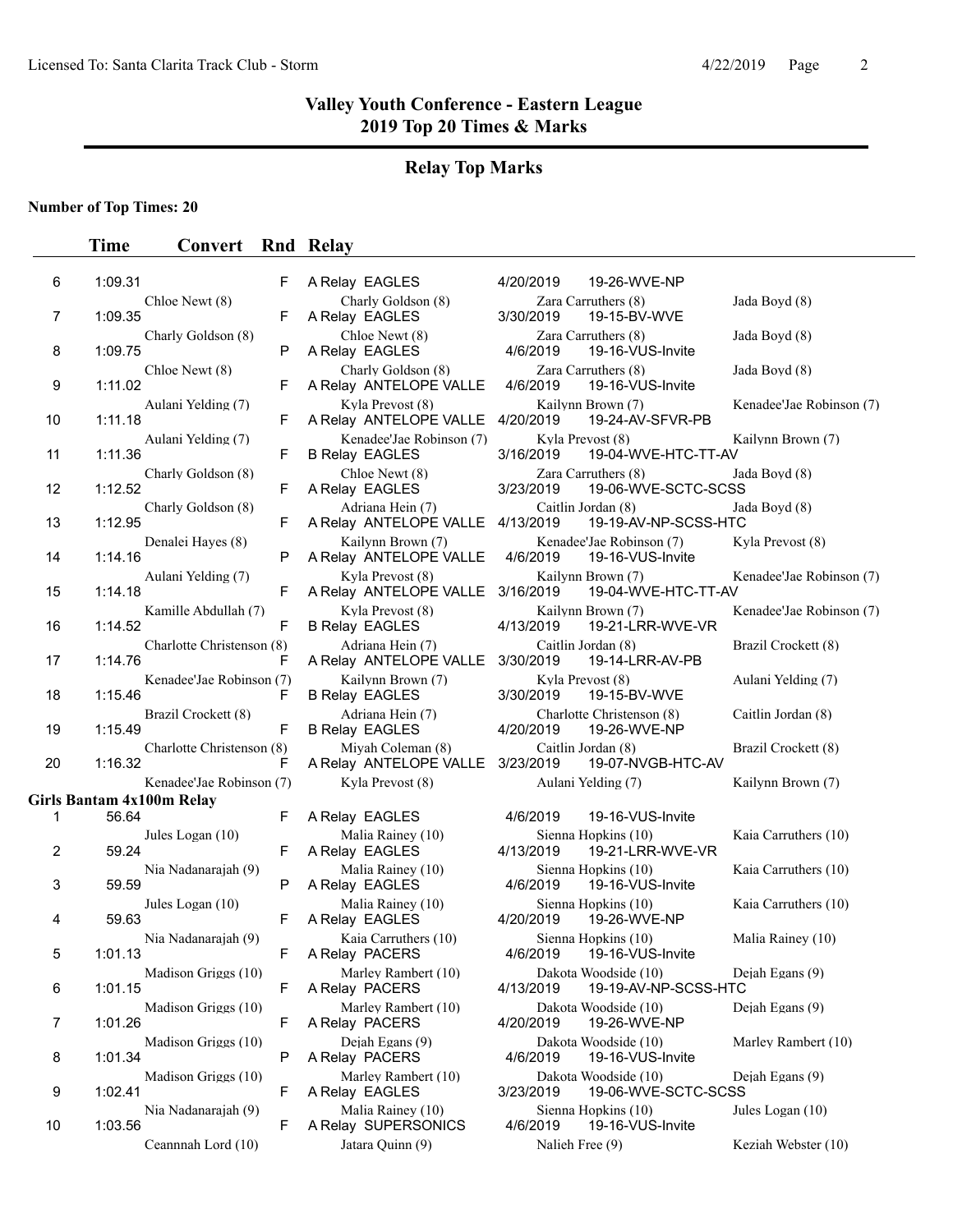#### **Relay Top Marks**

#### **Number of Top Times: 20**

# **Time Convert Rnd Relay**

| 11                  | 1:03.81                          | F      | A Relay PACERS                                 | 3/23/2019                      | 19-09-BV-NP-VR                                      |                |
|---------------------|----------------------------------|--------|------------------------------------------------|--------------------------------|-----------------------------------------------------|----------------|
| 12                  | Jayda Jenkins (10)<br>1:04.53    | P      | Marley Rambert (10)<br>A Relay SUPERSONICS     | 4/6/2019                       | Dakota Woodside (10)<br>19-16-VUS-Invite            | D <sub>6</sub> |
| 13                  | Ceannah Lord (10)<br>1:04.96     | F      | Jatara Quinn (9)<br><b>B Relay PACERS</b>      | Nalieh Free (9)<br>3/16/2019   | 19-05-NP-SCSS-LRR                                   | K <sub>0</sub> |
| 14                  | Jayda Jenkins (10)<br>1:05.11    | F      | Marley Rambert (10)<br>A Relay ANTELOPE VALLE  | 4/13/2019                      | Dakota Woodside (10)<br>19-19-AV-NP-SCSS-HTC        | D <sub>0</sub> |
| 15                  | Jay'Den Blakely (9)<br>1:05.79   | F      | Miracle Washington (10)<br>A Relay SUPERSONICS | Na'sira Tyus (9)<br>3/23/2019  | 19-06-WVE-SCTC-SCSS                                 | N              |
| 16                  | Ceannnah Lord (10)<br>1:05.85    | F      | Jatara Quinn (9)<br><b>B Relay PACERS</b>      | Nalieh Free (9)<br>4/13/2019   | 19-19-AV-NP-SCSS-HTC                                | K٥             |
| 17                  | Sanaiyah Perkins (10)<br>1:06.07 | F      | Layla Tyler (9)<br><b>B Relay PACERS</b>       | 4/6/2019                       | Sahana Narang (10)<br>19-16-VUS-Invite              | Er             |
| $18*$               | Faith Dansby (9)<br>1:06.14      | F      | Sanaiyah Perkins (10)<br>A Relay PACERS        | 3/30/2019                      | Sahana Narang (10)<br>11-NP-SCTC                    | Er             |
| $18*$               | Madison Griggs (10)<br>1:06.14   | F      | Marley Rambert (10)<br>A Relay EAGLES          | 3/30/2019                      | Dakota Woodside (10)<br>19-15-BV-WVE                | D <sub>6</sub> |
| 20                  | Nia Nadanarajah (9)<br>1:06.46   | F      | Kaia Carruthers (10)<br><b>B Relay PACERS</b>  | Jules Logan (10)<br>4/20/2019  | 19-26-WVE-NP                                        | M              |
|                     | Sanaiyah Perkins (10)            |        | Layla Tyler (9)                                |                                | Sahana Narang (10)                                  | Er             |
|                     | <b>Girls Bantam 4x400m Relay</b> |        |                                                |                                |                                                     |                |
| 1<br>$\overline{2}$ | 4:48.42<br>5:32.33               | F<br>F | A Relay SUPERSONICS<br>A Relay PACERS          | 3/30/2019<br>4/6/2019          | 19-12-SCSS-NVGB-TT-S<br>19-16-VUS-Invite            |                |
| 3                   | Jayda Jenkins (10)<br>5:40.46    | F      | Marley Rambert (10)<br>D Relay PACERS          | 3/30/2019                      | Madison Griggs (10)<br>11-NP-SCTC                   | Lε             |
| 4                   | Caeli Johnson (10)<br>5:57.40    | F      | Jayda Jenkins (10)<br>F Relay PACERS           | 3/30/2019                      | Madison Griggs (10)<br>11-NP-SCTC                   | M              |
| 5                   | Dakota Woodside (10)<br>5:58.98  | F      | Dejah Egans (9)<br>A Relay EAGLES              | 3/16/2019                      | Emma Snowden (9)<br>19-04-WVE-HTC-TT-AV             | Sa             |
|                     | Sienna Hopkins (10)              |        | Nia Nadanarajah (9)                            |                                | Gwyneth Mureika (10)                                | K              |
|                     | <b>Girls Midget 4x100m Relay</b> |        |                                                |                                |                                                     |                |
| 1                   | 54.34                            | F      | A Relay EAGLES                                 | 4/13/2019                      | 19-21-LRR-WVE-VR                                    |                |
| 2                   | Synai Jordan (11)<br>54.83       | F      | Laila Bowens (12)<br>A Relay EAGLES            | 4/20/2019                      | Jacelyn Gonzaga (12)<br>19-26-WVE-NP                | A              |
| 3                   | Synai Jordan (11)<br>55.29       | F      | Laila Bowens (12)<br>A Relay EAGLES            | 3/30/2019                      | Catherine Arnold (12)<br>19-15-BV-WVE               | A              |
| 4                   | Catherine Arnold (12)<br>56.07   | F      | Laila Bowens (12)<br>A Relay PACERS            | Synai Jordan (11)<br>4/20/2019 | 19-26-WVE-NP                                        | A              |
| 5                   | London Williams (12)<br>56.24    | F      | Breelyn Newsome (12)<br>A Relay EAGLES         | 3/23/2019                      | $Ai\tilde{A}$ ; Johnson (12)<br>19-06-WVE-SCTC-SCSS | Je.            |
| 6                   | Joy Sanders (11)<br>56.27        | F      | Laila Bowens (12)<br>A Relay EAGLES            | Synai Jordan (11)<br>3/16/2019 | 19-04-WVE-HTC-TT-AV                                 | A              |
| $7^*$               | Joy Sanders (11)<br>56.52        | F      | Laila Bowens (12)<br>A Relay EAGLES            | Synai Jordan (11)<br>4/6/2019  | 19-16-VUS-Invite                                    | A              |
| $7^*$               | Adyn Kinard (11)<br>56.52        | P      | Synai Jordan (11)<br>A Relay EAGLES            | 4/6/2019                       | Catherine Arnold (12)<br>19-16-VUS-Invite           | Lε             |
| $9^*$               | Adyn Kinard (11)<br>57.10        | F      | Svnai Jordan (11)<br>A Relay PACERS            | 4/6/2019                       | Catherine Arnold (12)<br>19-16-VUS-Invite           | Lε             |
| 9*                  | London Williams (12)<br>57.10    | P      | $Ai\tilde{A}$ ; Johnson (12)<br>A Relay PACERS | 4/6/2019                       | Jennifer Contreras (11)<br>19-16-VUS-Invite         | G              |

|  | A REIAY PAUERS                                 |
|--|------------------------------------------------|
|  | Marley Rambert (10)<br>A Relay SUPERSONICS     |
|  | Jatara Quinn (9)                               |
|  | <b>B Relay PACERS</b>                          |
|  | Marley Rambert (10)<br>A Relay ANTELOPE VALLI  |
|  | Miracle Washington (10)<br>A Relay SUPERSONICS |
|  | Jatara Quinn (9)<br><b>B Relay PACERS</b>      |
|  | Layla Tyler (9)<br><b>B Relay PACERS</b>       |
|  | Sanaiyah Perkins (10)<br>A Relay PACERS        |
|  | Marley Rambert (10)<br>A Relay EAGLES          |
|  | Kaia Carruthers (10)<br><b>B Relay PACERS</b>  |
|  | Layla Tyler (9)                                |
|  | A Relay SUPERSONICS                            |
|  | A Relay PACERS                                 |
|  | Marley Rambert (10)<br>D Relay PACERS          |
|  | Jayda Jenkins (10)<br>F Relay PACERS           |
|  | Dejah Egans (9)                                |
|  | A Relay EAGLES<br>Nia Nadanarajah (9)          |
|  |                                                |
|  | A Relay EAGLES<br>Laila Bowens (12)            |
|  | A Relay EAGLES                                 |
|  | Laila Bowens (12)<br>A Relay EAGLES            |
|  | Laila Bowens (12)<br>A Relay PACERS            |
|  | Breelyn Newsome (12)                           |
|  | A Relay EAGLES                                 |

A Relay PACERS London Williams (12)  $A_1\tilde{A}_1$  Johnson (12) Jennifer Contreras (11) Gaveen Hooper (11)

| 1      | 1:03.81                          | F      | A Relay PACERS                                 | 3/23/2019<br>19-09-BV-NP-VR                                          |                         |
|--------|----------------------------------|--------|------------------------------------------------|----------------------------------------------------------------------|-------------------------|
| 2      | Jayda Jenkins (10)<br>1:04.53    | P      | Marley Rambert (10)<br>A Relay SUPERSONICS     | Dakota Woodside (10)<br>4/6/2019<br>19-16-VUS-Invite                 | Dejah Egans (9)         |
| 3      | Ceannah Lord (10)<br>1:04.96     | F      | Jatara Quinn (9)<br><b>B Relay PACERS</b>      | Nalieh Free (9)<br>3/16/2019<br>19-05-NP-SCSS-LRR                    | Keziah Webster (10)     |
| 4      | Javda Jenkins (10)<br>1:05.11    | F      | Marley Rambert (10)<br>A Relay ANTELOPE VALLE  | Dakota Woodside (10)<br>19-19-AV-NP-SCSS-HTC<br>4/13/2019            | Dejah Egans (9)         |
| 5      | Jay'Den Blakely (9)<br>1:05.79   | F      | Miracle Washington (10)<br>A Relay SUPERSONICS | Na'sira Tyus (9)<br>3/23/2019<br>19-06-WVE-SCTC-SCSS                 | Na'Jiha Richardson (9)  |
| 6      | Ceannnah Lord (10)<br>1:05.85    | F      | Jatara Quinn (9)<br><b>B Relay PACERS</b>      | Nalieh Free (9)<br>19-19-AV-NP-SCSS-HTC<br>4/13/2019                 | Keziah Webster (10)     |
| 7      | Sanaivah Perkins (10)<br>1:06.07 | F      | Layla Tyler (9)<br><b>B Relay PACERS</b>       | Sahana Narang (10)<br>4/6/2019<br>19-16-VUS-Invite                   | Emma Snowden (9)        |
| 8*     | Faith Dansby (9)<br>1:06.14      | F      | Sanaiyah Perkins (10)<br>A Relay PACERS        | Sahana Narang (10)<br>3/30/2019<br>11-NP-SCTC                        | Emma Snowden (9)        |
| 8*     | Madison Griggs (10)<br>1:06.14   | F      | Marley Rambert (10)<br>A Relay EAGLES          | Dakota Woodside (10)<br>3/30/2019<br>19-15-BV-WVE                    | Dejah Egans (9)         |
| 0      | Nia Nadanarajah (9)<br>1:06.46   | F      | Kaia Carruthers (10)<br><b>B Relay PACERS</b>  | Jules Logan (10)<br>4/20/2019<br>19-26-WVE-NP                        | Malia Rainey (10)       |
|        | Sanaiyah Perkins (10)            |        | Layla Tyler (9)                                | Sahana Narang (10)                                                   | Emma Snowden (9)        |
|        | ls Bantam 4x400m Relay           |        |                                                |                                                                      |                         |
| 1<br>2 | 4:48.42<br>5:32.33               | F<br>F | A Relay SUPERSONICS<br>A Relay PACERS          | 19-12-SCSS-NVGB-TT-SFVR<br>3/30/2019<br>4/6/2019<br>19-16-VUS-Invite |                         |
| 3      | Jayda Jenkins (10)<br>5:40.46    | F      | Marley Rambert (10)<br>D Relay PACERS          | Madison Griggs (10)<br>3/30/2019<br>11-NP-SCTC                       | Layla Tyler (9)         |
| 4      | Caeli Johnson (10)<br>5:57.40    | F      | Jayda Jenkins (10)<br>F Relay PACERS           | Madison Griggs (10)<br>3/30/2019<br>11-NP-SCTC                       | Marley Rambert (10)     |
| 5      | Dakota Woodside (10)<br>5:58.98  | F      | Dejah Egans (9)<br>A Relay EAGLES              | Emma Snowden (9)<br>3/16/2019<br>19-04-WVE-HTC-TT-AV                 | Sanaiyah Perkins (10)   |
|        | Sienna Hopkins (10)              |        | Nia Nadanarajah (9)                            | Gwyneth Mureika (10)                                                 | Kaia Carruthers (10)    |
|        | ls Midget 4x100m Relay           |        |                                                |                                                                      |                         |
| 1      | 54.34                            | F      | A Relay EAGLES                                 | 4/13/2019<br>19-21-LRR-WVE-VR                                        |                         |
| 2      | Synai Jordan (11)<br>54.83       | F      | Laila Bowens (12)<br>A Relay EAGLES            | Jacelyn Gonzaga (12)<br>4/20/2019<br>19-26-WVE-NP                    | Adyn Kinard (11)        |
| 3      | Synai Jordan (11)<br>55.29       | F      | Laila Bowens (12)<br>A Relay EAGLES            | Catherine Arnold (12)<br>3/30/2019<br>19-15-BV-WVE                   | Adyn Kinard (11)        |
| 4      | Catherine Arnold (12)<br>56.07   | F      | Laila Bowens (12)<br>A Relay PACERS            | Synai Jordan (11)<br>4/20/2019<br>19-26-WVE-NP                       | Adyn Kinard (11)        |
| 5      | London Williams (12)<br>56.24    | F      | Breelyn Newsome (12)<br>A Relay EAGLES         | $Ai\tilde{A}$ ; Johnson (12)<br>19-06-WVE-SCTC-SCSS<br>3/23/2019     | Jennifer Contreras (11) |
| 6      | Joy Sanders (11)<br>56.27        | F      | Laila Bowens (12)<br>A Relay EAGLES            | Synai Jordan (11)<br>3/16/2019<br>19-04-WVE-HTC-TT-AV                | Adyn Kinard (11)        |
| 7*     | Joy Sanders (11)<br>56.52        | F      | Laila Bowens (12)<br>A Relay EAGLES            | Synai Jordan (11)<br>4/6/2019<br>19-16-VUS-Invite                    | Adyn Kinard (11)        |
| 7*     | Adyn Kinard (11)<br>56.52        | Р      | Synai Jordan (11)<br>A Relay EAGLES            | Catherine Arnold (12)<br>4/6/2019<br>19-16-VUS-Invite                | Laila Bowens (12)       |
| 9*     | Adyn Kinard (11)<br>57.10        | F      | Synai Jordan (11)<br>A Relay PACERS            | Catherine Arnold (12)<br>19-16-VUS-Invite<br>4/6/2019                | Laila Bowens (12)       |
| 9*     | London Williams (12)<br>57.10    | P      | $Ai\tilde{A}$ ; Johnson (12)<br>A Relay PACERS | Jennifer Contreras (11)<br>4/6/2019<br>19-16-VUS-Invite              | Gaveen Hooper (11)      |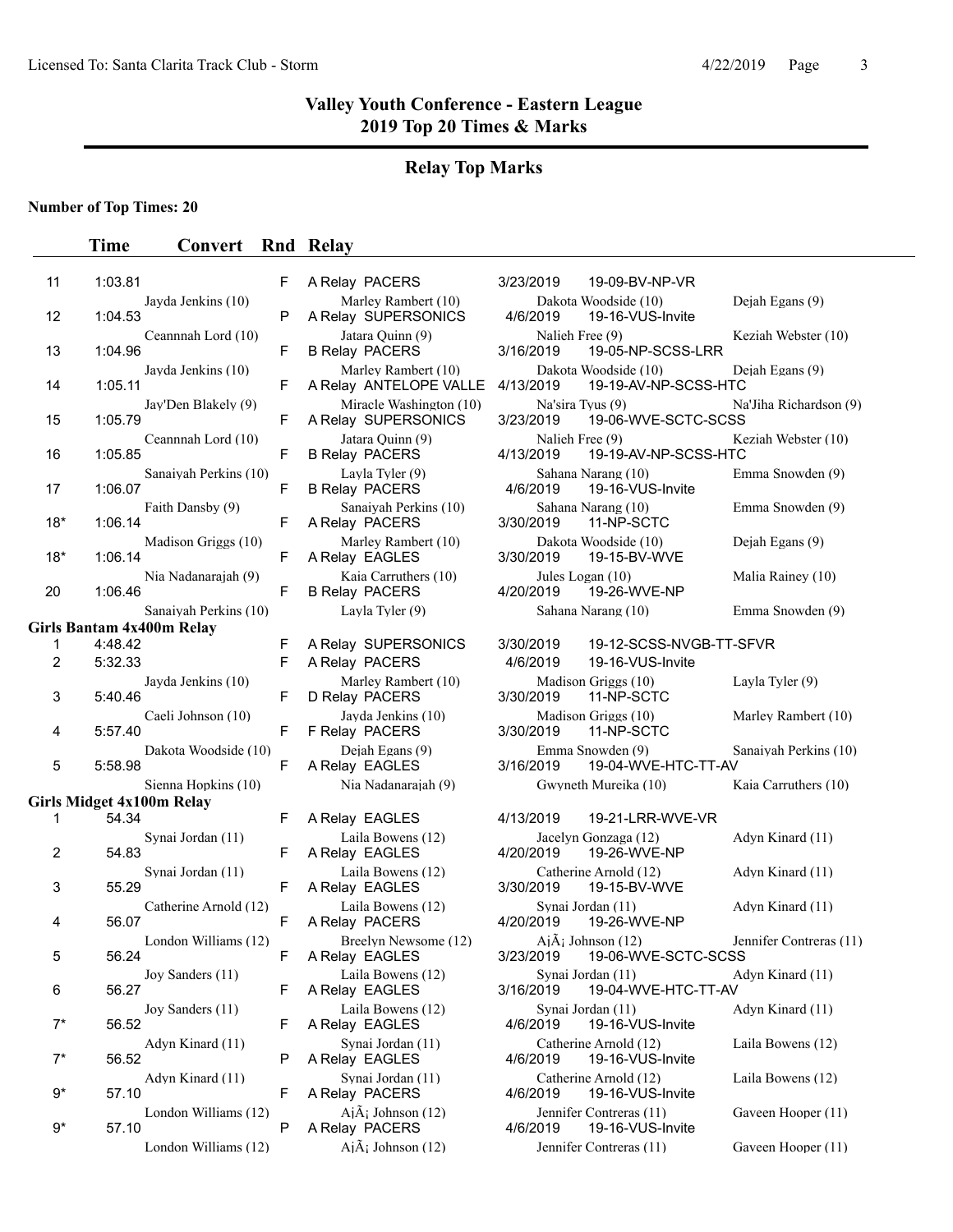# **Relay Top Marks**

## **Number of Top Times: 20**

| 11 | 57.42                                       | F  | A Relay PACERS                                  | 4/13/2019                     | 19-19-AV-NP-SCSS-HTC                             |                          |
|----|---------------------------------------------|----|-------------------------------------------------|-------------------------------|--------------------------------------------------|--------------------------|
| 12 | Jennifer Contreras (11)<br>57.98            | F  | Cassidy Aguado (11)<br>A Relay PACERS           | 3/30/2019                     | $Ai\tilde{A}$ ; Johnson (12)<br>11-NP-SCTC       | London Williams (12)     |
| 13 | Breelyn Newsome (12)<br>58.41               | F  | Gaveen Hooper (11)<br>A Relay PACERS            | 3/23/2019                     | Jennifer Contreras (11)<br>19-09-BV-NP-VR        | London Williams (12)     |
| 14 | London Williams (12)<br>59.04               | F  | Breelyn Newsome (12)<br>A Relay RAIDERS         | 3/30/2019                     | Jennifer Contreras (11)<br>19-13-LAF-VR-HTC      | Ava San Jose (12)        |
| 15 | Jennifer McNamara (12)<br>1:00.44           | F  | Paula Estrada (11)<br>A Relay SUPERSONICS       | 4/13/2019                     | Jailyn Howard (11)<br>19-19-AV-NP-SCSS-HTC       | Hannah Lanier (11)       |
| 16 | Emily Cota (11)<br>1:00.64                  | F  | Jaqlynn Ervin (12)<br><b>B Relay PACERS</b>     | 4/20/2019                     | Anaiya Cooper (12)<br>19-26-WVE-NP               | Aaliyah Myvett (12)      |
| 17 | Gaveen Hooper (11)<br>1:00.75               | F  | Claire Molnar (11)<br><b>B Relay PACERS</b>     | 3/30/2019                     | Phagchok Grant (11)<br>11-NP-SCTC                | Madelyn Carpenter (12)   |
| 18 | Ava San Jose (12)<br>1:00.76                | F  | Phagchok Grant (11)<br>A Relay SUPERSONICS      | 4/6/2019                      | $Ai\tilde{A}$ ; Johnson (12)<br>19-16-VUS-Invite | Cassidy Aguado (11)      |
| 19 | Emily Cota (11)<br>1:00.77                  | F  | Jaqlynn Ervin (12)<br>A Relay ANTELOPE VALLE    | 4/13/2019                     | Aaliyah Myvett (12)<br>19-19-AV-NP-SCSS-HTC      | Anaiya Cooper (12)       |
| 20 | Ebonie Pettie (12)<br>1:00.79               | P  | Ky'Mani Fields (11)<br>A Relay SUPERSONICS      | Crystal Lara (11)<br>4/6/2019 | 19-16-VUS-Invite                                 | DeAnna Woods (11)        |
|    | Emily Cota (11)                             |    | Jaqlynn Ervin (12)                              |                               | Aaliyah Myvett (12)                              | Anaiya Cooper (12)       |
| 1  | <b>Girls Midget 4x400m Relay</b><br>4:41.60 | F  | A Relay EAGLES                                  | 4/6/2019                      | 19-16-VUS-Invite                                 |                          |
|    | Laila Bowens (12)                           |    | Haloe Ball (11)                                 |                               | Jacelyn Gonzaga (12)                             | Jori Glover (12)         |
| 2  | 4:50.99                                     | F  | A Relay BEARS                                   | 4/6/2019                      | 19-16-VUS-Invite                                 |                          |
| 3  | Reece M. Trice (12)<br>4:52.09              | F  | Skye M. Thompson (11)<br>A Relay BEARS          | 4/20/2019                     | Valerie Aquilera (11)<br>19-22-SCTC-NVGB-BV      | Meztli I. Velazquez (12) |
| 4  | Reece M. Trice (12)<br>5:00.27              | F  | Skye M. Thompson (11)<br>A Relay SUPERSONICS    | Avenie Pons (11)<br>4/6/2019  | 19-16-VUS-Invite                                 | Meztli I. Velazquez (12) |
| 5  | Anaiya Cooper (12)<br>5:06.77               | F  | Aaliyah Myvett (12)<br>A Relay EAGLES           | Emily Cota (11)<br>3/30/2019  | 19-15-BV-WVE                                     | Jaqlynn Ervin (12)       |
| 6  | Haloe Ball (11)<br>5:10.67                  | F  | Jori Glover (12)<br>A Relay RAIDERS             | Kai Glover (12)<br>4/20/2019  | 19-25-VR-HTC-LRR                                 | Laila Bowens (12)        |
| 7  | Maya Ros $(11)$<br>5:15.27                  | F  | Paula Estrada (11)<br>A Relay BEARS             | 3/23/2019                     | Jennifer McNamara (12)<br>19-07-NVGB-HTC-AV      | Jailyn Howard (11)       |
| 8  | Reece M. Trice (12)<br>5:22.10              | F  | Skye M. Thompson (11)<br>A Relay EAGLES         | 3/23/2019                     | Valerie Aquilera (11)<br>19-06-WVE-SCTC-SCSS     | Meztli I. Velazquez (12) |
| 9  | Haloe Ball (11)<br>5:26.60                  | F  | Kai Glover (12)<br>A Relay EAGLES               | Jori Glover (12)<br>3/16/2019 | 19-04-WVE-HTC-TT-AV                              | Jacelyn Gonzaga (12)     |
| 10 | Adyn Kinard (11)<br>5:30.90                 | F  | Jacelyn Gonzaga (12)<br>A Relay BEARS           | Jori Glover (12)<br>3/16/2019 | 19-02-NVGB-VR-PB                                 | Synai Jordan (11)        |
| 11 | Reece M. Trice (12)<br>5:34.69              | F. | Skye M. Thompson (11)<br><b>B Relay EAGLES</b>  | 3/16/2019                     | Meztli I. Velazquez (12)<br>19-04-WVE-HTC-TT-AV  | Valerie Aquilera (11)    |
| 12 | Catherine Arnold (12)<br>5:45.42            | F  | Kai Glover (12)<br><b>B Relay EAGLES</b>        | Haloe Ball (11)<br>3/30/2019  | 19-15-BV-WVE                                     | Jacqueline Chriss (11)   |
| 13 | Synai Jordan (11)<br>6:55.50                | F  | Joy Sanders (11)<br><b>B Relay BEARS</b>        | 3/16/2019                     | Crystal Henderson (12)<br>19-02-NVGB-VR-PB       | Catherine Arnold (12)    |
|    | Elisa Sanchez (11)                          |    | Amaya Rivas (12)                                | Avenie Pons (11)              |                                                  | Marley Ynostros (11)     |
|    | Girls Midget 4x800m Relay                   |    |                                                 |                               |                                                  |                          |
| 1  | 11:28.26<br>Jori Glover (12)                | F  | A Relay EAGLES<br>Haloe Ball (11)               | 4/6/2019                      | 19-16-VUS-Invite<br>Jacelyn Gonzaga (12)         | Emani Thompson (12)      |
| 2  | 13:07.01<br>Aubrey Sanchez (12)             | F  | <b>B Relay EAGLES</b><br>Jacqueline Chriss (11) | 4/6/2019<br>Kai Glover (12)   | 19-16-VUS-Invite                                 | Mica Kaufman (11)        |
|    |                                             |    |                                                 |                               |                                                  |                          |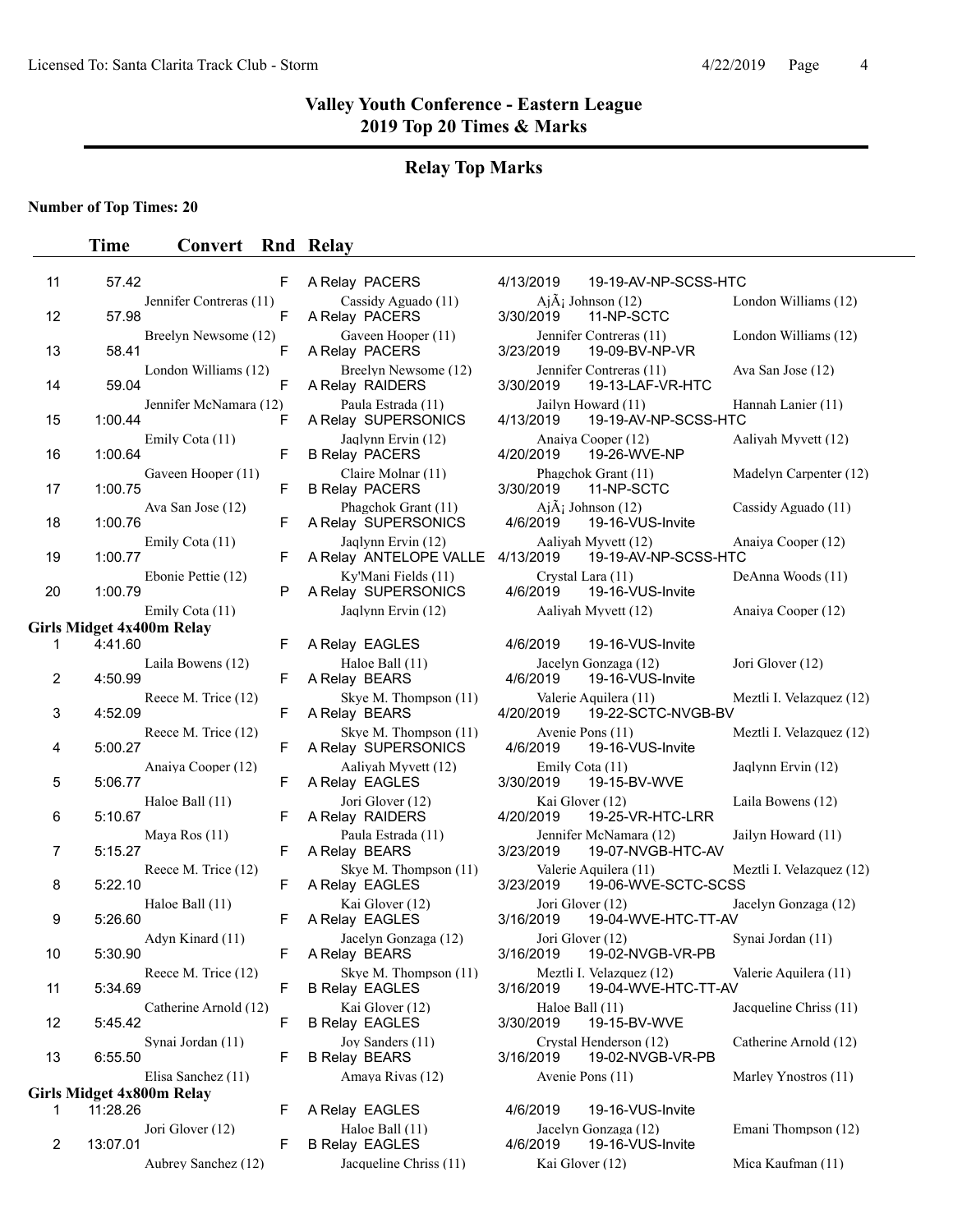# **Relay Top Marks**

**Number of Top Times: 20**

|                | <b>Girls Youth 4x100m Relay</b>                          |    |                                                 |                                                               |                         |
|----------------|----------------------------------------------------------|----|-------------------------------------------------|---------------------------------------------------------------|-------------------------|
| $1^*$          | 51.02                                                    | F. | A Relay SUPERSONICS                             | 4/6/2019<br>19-16-VUS-Invite                                  |                         |
| $1^*$          | Mikaela Warr (13)<br>51.02                               | P  | Jade Teal (14)<br>A Relay SUPERSONICS           | Maliyah Cooper (13)<br>4/6/2019<br>19-16-VUS-Invite           | Nevaeh Williams (14)    |
| 3              | Mikaela Warr (13)<br>51.46                               | F  | Jade Teal (14)<br>A Relay SUPERSONICS           | Maliyah Cooper (13)<br>19-19-AV-NP-SCSS-HTC<br>4/13/2019      | Nevaeh Williams (14)    |
| 4              | Mikaela Warr (13)<br>51.52                               | F  | Nevaeh Williams (14)<br>A Relay SUPERSONICS     | Jade Teal (14)<br>3/30/2019<br>19-12-SCSS-NVGB-TT-SFVR        | Maliyah Cooper (13)     |
| $5*$           | 51.62                                                    | P  | A Relay EAGLES                                  | 4/6/2019<br>19-16-VUS-Invite                                  |                         |
| $5*$           | Morgan Quinn (14)<br>51.62                               | F  | Jenna Moutes (13)<br>A Relay EAGLES             | Nedovia Matthews (14)<br>4/6/2019<br>19-16-VUS-Invite         | Ta'Ahiah Fann (14)      |
| $\overline{7}$ | Morgan Quinn (14)<br>52.31                               | F  | Jenna Moutes (13)<br>A Relay EAGLES             | Nedovia Matthews (14)<br>3/16/2019<br>19-04-WVE-HTC-TT-AV     | Ta'Ahjah Fann (14)      |
| 8              | Nedovia Matthews (14)<br>52.79                           | F  | A Relay PACERS                                  | 11-NP-SCTC<br>3/30/2019                                       |                         |
| $9*$           | Simone Bart-Plange (14)<br>53.08                         | F  | Aliyah Wood (14)<br>A Relay PACERS              | Marissa Cubias (13)<br>4/6/2019<br>19-16-VUS-Invite           | Isabella Vally (14)     |
| $9*$           | Simone Bart-Plange (14)<br>53.08                         | P  | Aliyah Wood (14)<br>A Relay PACERS              | Keira Preis (13)<br>4/6/2019<br>19-16-VUS-Invite              | Isabella Vally (14)     |
| 11             | Simone Bart-Plange (14)<br>53.58                         | F  | Aliyah Wood (14)<br>A Relay PACERS              | Keira Preis (13)<br>3/23/2019<br>19-09-BV-NP-VR               | Isabella Vally (14)     |
| $12*$          | Aliyah Wood (14)<br>57.28                                | P  | Keira Preis (13)<br><b>B Relay EAGLES</b>       | Isabella Vally (14)<br>4/6/2019<br>19-16-VUS-Invite           | Simone Bart-Plange (14) |
| $12*$          | Kennedy Walker (14)<br>57.28                             | F  | Nala Cobbin (13)<br><b>B Relay EAGLES</b>       | Synaia Phillips (13)<br>4/6/2019<br>19-16-VUS-Invite          | Pharyn Kelley (13)      |
| 14             | Kennedy Walker (14)<br>58.21                             | F  | Nala Cobbin (13)<br>A Relay EAGLES              | Synaia Phillips (13)<br>3/23/2019<br>19-06-WVE-SCTC-SCSS      | Pharyn Kelley (13)      |
| 15             | Pharyn Kelley (13)<br>1:06.27                            | F  | Morgan Quinn (14)<br>A Relay ANTELOPE VALLE     | Nedovia Matthews (14)<br>4/20/2019<br>19-24-AV-SFVR-PB        | Ta'Ahjah Fann (14)      |
|                | Cahmora Calloway (13)<br><b>Girls Youth 4x400m Relay</b> |    | Amira Hayward (14)                              | A'Mia Early-Hiner (14)                                        | Keari Martin (13)       |
| 1              | 4:19.61                                                  | F  | A Relay PACERS                                  | 4/6/2019<br>19-16-VUS-Invite                                  |                         |
| $\overline{2}$ | Simone Bart-Plange (14)<br>4:34.03                       | F  | Hamilton Grashel (14)<br>A Relay EAGLES         | Arden Keeton (13)<br>19-06-WVE-SCTC-SCSS<br>3/23/2019         | Isabella Vally (14)     |
| 3              | Nala Cobbin (13)<br>4:34.44                              | F. | Ta'Ahjah Fann (14)<br>A Relay SUPERSONICS       | Pharyn Kelley (13)<br>4/13/2019<br>19-19-AV-NP-SCSS-HTC       | Morgan Quinn (14)       |
| 4              | Nevaeh Williams (14)<br>4:35.33                          | F  | Jade Teal (14)<br><b>B Relay EAGLES</b>         | Mikaela Warr (13)<br>3/23/2019<br>19-06-WVE-SCTC-SCSS         | Maliyah Cooper (13)     |
| 5              | Jenna Moutes (13)<br>4:36.17                             | F. | Payton Godsey (13)<br>A Relay SUPERSONICS       | Lilianna Moreira (13)<br>3/30/2019<br>19-12-SCSS-NVGB-TT-SFVR | Haley Wilkinson (14)    |
|                |                                                          |    |                                                 |                                                               |                         |
| 1.             | <b>Girls Youth 4x800m Relay</b><br>10:29.36              | F. | A Relay EAGLES                                  | 4/6/2019<br>19-16-VUS-Invite                                  |                         |
| $\overline{2}$ | Jenna Moutes (13)<br>11:16.12                            | F  | Payton Godsey (13)<br>A Relay PACERS            | Tiffany Sax (13)<br>4/6/2019<br>19-16-VUS-Invite              | Haley Wilkinson (14)    |
|                | Naima Salazar (14)                                       |    | Kayla Lopez (13)                                | Fiona Le $(14)$                                               | Zaida Velazquez (14)    |
|                | <b>Boys SubGremlin 4x100m Relay</b>                      |    |                                                 |                                                               |                         |
| 1              | 1:17.10                                                  | F. | A Relay EAGLES                                  | 4/13/2019<br>19-21-LRR-WVE-VR                                 |                         |
| $\overline{2}$ | Austin Dozier (6)<br>1:17.11                             | F  | Xavier Thompson II (5)<br><b>B Relay EAGLES</b> | Myles Davis (6)<br>4/20/2019<br>19-26-WVE-NP                  | Harrison Asante (6)     |
| 3              | Austin Dozier (6)<br>1:20.02                             | F. | Myles Davis (6)<br>A Relay EAGLES               | Xavier Thompson II (5)<br>3/30/2019<br>19-15-BV-WVE           | Harrison Asante (6)     |
|                |                                                          |    | Harrison Asante (6)                             | Xavier Thompson II (5)                                        | Myles Davis (6)         |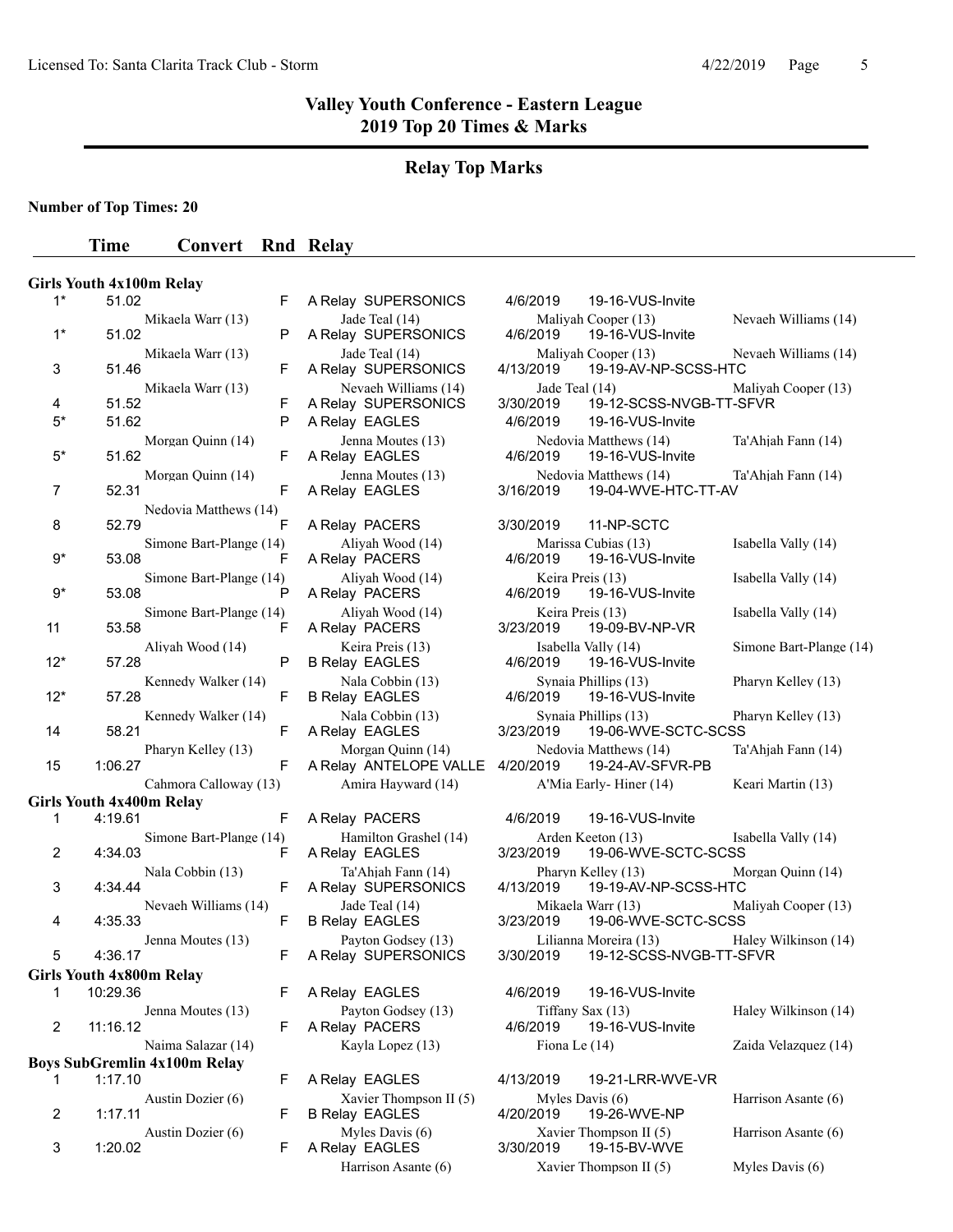## **Relay Top Marks**

## **Number of Top Times: 20**

## **Time Convert** Rnd Relay

| Xavier Thompson II (5)<br>Harrison Asante (6)<br>Austin Dozier (6)<br>$4^*$<br>1:20.68<br>F<br>A Relay EAGLES<br>4/6/2019<br>19-16-VUS-Invite<br>Austin Dozier (6)<br>Xavier Thompson II (5)<br>Harrison Asante (6)<br>1:27.09<br>$6*$<br>F<br>4/6/2019<br>A Relay PACERS<br>19-16-VUS-Invite<br>Elyiah-Royal McDuff (6)<br>Joven Ballard (6)<br>Anthony Grant (6)<br>$6*$<br>1:27.09<br>P<br>19-16-VUS-Invite<br>A Relay PACERS<br>4/6/2019<br>Elyjah-Royal McDuff (6)<br>Joven Ballard (6)<br>Anthony Grant (6)<br>F<br>1:27.74<br>11-NP-SCTC<br>8<br>A Relay PACERS<br>3/30/2019<br>Joven Ballard (6)<br>Elyjah-Royal McDuff (6)<br>Anthony Grant (6)<br>9<br>1:28.77<br>F<br>A Relay ANTELOPE VALLE<br>3/30/2019<br>19-14-LRR-AV-PB<br>Lewis Epps $(6)$<br>James Butler (6)<br>Sincere McGlon (6)<br>1:28.89<br>F<br>A Relay PACERS<br>4/13/2019<br>19-19-AV-NP-SCSS-HTC<br>10<br>Jacob Flores (5)<br>Kemani Jones (6)<br>Elyjah-Royal McDuff (6)<br>1:29.72<br>4/20/2019<br>F<br>A Relay PACERS<br>19-26-WVE-NP<br>11<br>Elyjah-Royal McDuff (6)<br>Jacob Flores (5)<br>Jordan Thompson (5)<br>1:30.31<br>12<br>F<br>3/16/2019<br>19-04-WVE-HTC-TT-AV<br>A Relay EAGLES<br>Harrison Asante (6)<br>Austin Dozier (6)<br>13<br>1:33.17<br>F<br>A Relay EAGLES<br>3/23/2019<br>19-06-WVE-SCTC-SCSS<br>Xavier Thompson II (5)<br>Zechariah Wilson (6)<br>Harrison Asante (6)<br>F<br>1:37.51<br>4/20/2019<br>19-26-WVE-NP<br>14<br>A Relay EAGLES<br>Rodrick McGrew III (6)<br>Diego Holmes (5)<br>Journey Mazor (5)<br>1:38.29<br>F<br><b>B Relay EAGLES</b><br>15<br>3/30/2019<br>19-15-BV-WVE<br>F<br>4/13/2019<br>16<br>1:38.58<br>A Relay ANTELOPE VALLE<br>19-19-AV-NP-SCSS-HTC<br>Damarius Stringfellow (6)<br>Boston Robinson (5)<br>James Butler (6)<br>$17*$<br>1:40.00<br>F<br><b>B Relay ANTELOPE VALLE</b><br>4/6/2019<br>19-16-VUS-Invite<br>Damarius Stringfellow (6)<br>Dallas Davis (5)<br>Boston Robinson (5)<br>$17*$<br>1:40.00<br>P<br><b>B Relay ANTELOPE VALLE</b><br>4/6/2019<br>19-16-VUS-Invite<br>Damarius Stringfellow (6)<br>Boston Robinson (5)<br>Dallas Davis (5)<br>1:40.89<br>A Relay PACERS<br>3/16/2019<br>19-05-NP-SCSS-LRR<br>19<br>F<br>20<br>4/20/2019<br>1:42.46<br>F<br>A Relay ANTELOPE VALLE<br>19-24-AV-SFVR-PB<br>Sincere McGlon (6)<br>James Butler (6)<br>Boston Robinson (5)<br><b>Boys Gremlin 4x100m Relay</b><br>1:03.09<br>A Relay PACERS<br>19-16-VUS-Invite<br>1<br>F.<br>4/6/2019<br>Charles Perry (8)<br>Zachariah Hoover (8)<br>Trineil Roberson (8)<br>F<br>4/6/2019<br>2<br>1:03.13<br>A Relay EAGLES<br>19-16-VUS-Invite<br>Oluwalofolajimi Orekoya (8)<br>Aryian Shackelford (7)<br>James Christenson (8)<br>3<br>1:05.00<br>P<br>4/6/2019<br>A Relay EAGLES<br>19-16-VUS-Invite<br>Oluwalofolajimi Orekoya (8)<br>Aryian Shackelford (7)<br>James Christenson (8)<br>1:05.03<br>A Relay PACERS<br>4/13/2019<br>19-19-AV-NP-SCSS-HTC<br>4<br>F.<br>Zachariah Hoover (8)<br>Trineil Roberson (8)<br>Johnny Holland (8)<br>5<br>1:05.15<br>A Relay EAGLES<br>4/13/2019<br>19-21-LRR-WVE-VR<br>F.<br>Oluwalofolajimi Orekoya (8)<br>Aryian Shackelford (7)<br>James Christenson (8)<br>1:05.87<br>6<br>A Relay EAGLES<br>3/30/2019<br>19-15-BV-WVE<br>Arvian Shackelford (7)<br>Oluwalofolajimi Orekoya (8)<br>James Christenson (8)<br>1:06.19<br>F<br>A Relay EAGLES<br>4/20/2019<br>19-26-WVE-NP<br>7<br>Oluwalofolajimi Orekoya (8)<br>Arvian Shackelford (7)<br>James Christenson (8)<br>1:06.31<br>8<br>F.<br>A Relay PACERS<br>3/16/2019<br>19-05-NP-SCSS-LRR<br>Charles Perry (8)<br>Jacob Haynes (7)<br>Exavier Johnson Jr (7)<br>9<br>1:06.41<br><b>B Relay EAGLES</b><br>3/23/2019<br>19-06-WVE-SCTC-SCSS<br>F | $4^*$ | 1:20.68 | P | A Relay EAGLES | 4/6/2019 | 19-16-VUS-Invite |                       |
|---------------------------------------------------------------------------------------------------------------------------------------------------------------------------------------------------------------------------------------------------------------------------------------------------------------------------------------------------------------------------------------------------------------------------------------------------------------------------------------------------------------------------------------------------------------------------------------------------------------------------------------------------------------------------------------------------------------------------------------------------------------------------------------------------------------------------------------------------------------------------------------------------------------------------------------------------------------------------------------------------------------------------------------------------------------------------------------------------------------------------------------------------------------------------------------------------------------------------------------------------------------------------------------------------------------------------------------------------------------------------------------------------------------------------------------------------------------------------------------------------------------------------------------------------------------------------------------------------------------------------------------------------------------------------------------------------------------------------------------------------------------------------------------------------------------------------------------------------------------------------------------------------------------------------------------------------------------------------------------------------------------------------------------------------------------------------------------------------------------------------------------------------------------------------------------------------------------------------------------------------------------------------------------------------------------------------------------------------------------------------------------------------------------------------------------------------------------------------------------------------------------------------------------------------------------------------------------------------------------------------------------------------------------------------------------------------------------------------------------------------------------------------------------------------------------------------------------------------------------------------------------------------------------------------------------------------------------------------------------------------------------------------------------------------------------------------------------------------------------------------------------------------------------------------------------------------------------------------------------------------------------------------------------------------------------------------------------------------------------------------------------------------------------------------------------------------------------------------------------------------------------------------------------------------------------------------------------------------------------------------------------------------------------------------------------|-------|---------|---|----------------|----------|------------------|-----------------------|
|                                                                                                                                                                                                                                                                                                                                                                                                                                                                                                                                                                                                                                                                                                                                                                                                                                                                                                                                                                                                                                                                                                                                                                                                                                                                                                                                                                                                                                                                                                                                                                                                                                                                                                                                                                                                                                                                                                                                                                                                                                                                                                                                                                                                                                                                                                                                                                                                                                                                                                                                                                                                                                                                                                                                                                                                                                                                                                                                                                                                                                                                                                                                                                                                                                                                                                                                                                                                                                                                                                                                                                                                                                                                                       |       |         |   |                |          |                  | Myles Davis (6)       |
|                                                                                                                                                                                                                                                                                                                                                                                                                                                                                                                                                                                                                                                                                                                                                                                                                                                                                                                                                                                                                                                                                                                                                                                                                                                                                                                                                                                                                                                                                                                                                                                                                                                                                                                                                                                                                                                                                                                                                                                                                                                                                                                                                                                                                                                                                                                                                                                                                                                                                                                                                                                                                                                                                                                                                                                                                                                                                                                                                                                                                                                                                                                                                                                                                                                                                                                                                                                                                                                                                                                                                                                                                                                                                       |       |         |   |                |          |                  | Myles Davis (6)       |
|                                                                                                                                                                                                                                                                                                                                                                                                                                                                                                                                                                                                                                                                                                                                                                                                                                                                                                                                                                                                                                                                                                                                                                                                                                                                                                                                                                                                                                                                                                                                                                                                                                                                                                                                                                                                                                                                                                                                                                                                                                                                                                                                                                                                                                                                                                                                                                                                                                                                                                                                                                                                                                                                                                                                                                                                                                                                                                                                                                                                                                                                                                                                                                                                                                                                                                                                                                                                                                                                                                                                                                                                                                                                                       |       |         |   |                |          |                  | Kemani Jones (6)      |
|                                                                                                                                                                                                                                                                                                                                                                                                                                                                                                                                                                                                                                                                                                                                                                                                                                                                                                                                                                                                                                                                                                                                                                                                                                                                                                                                                                                                                                                                                                                                                                                                                                                                                                                                                                                                                                                                                                                                                                                                                                                                                                                                                                                                                                                                                                                                                                                                                                                                                                                                                                                                                                                                                                                                                                                                                                                                                                                                                                                                                                                                                                                                                                                                                                                                                                                                                                                                                                                                                                                                                                                                                                                                                       |       |         |   |                |          |                  | Kemani Jones (6)      |
|                                                                                                                                                                                                                                                                                                                                                                                                                                                                                                                                                                                                                                                                                                                                                                                                                                                                                                                                                                                                                                                                                                                                                                                                                                                                                                                                                                                                                                                                                                                                                                                                                                                                                                                                                                                                                                                                                                                                                                                                                                                                                                                                                                                                                                                                                                                                                                                                                                                                                                                                                                                                                                                                                                                                                                                                                                                                                                                                                                                                                                                                                                                                                                                                                                                                                                                                                                                                                                                                                                                                                                                                                                                                                       |       |         |   |                |          |                  | Jacob Flores (5)      |
|                                                                                                                                                                                                                                                                                                                                                                                                                                                                                                                                                                                                                                                                                                                                                                                                                                                                                                                                                                                                                                                                                                                                                                                                                                                                                                                                                                                                                                                                                                                                                                                                                                                                                                                                                                                                                                                                                                                                                                                                                                                                                                                                                                                                                                                                                                                                                                                                                                                                                                                                                                                                                                                                                                                                                                                                                                                                                                                                                                                                                                                                                                                                                                                                                                                                                                                                                                                                                                                                                                                                                                                                                                                                                       |       |         |   |                |          |                  | Dallas Davis (5)      |
|                                                                                                                                                                                                                                                                                                                                                                                                                                                                                                                                                                                                                                                                                                                                                                                                                                                                                                                                                                                                                                                                                                                                                                                                                                                                                                                                                                                                                                                                                                                                                                                                                                                                                                                                                                                                                                                                                                                                                                                                                                                                                                                                                                                                                                                                                                                                                                                                                                                                                                                                                                                                                                                                                                                                                                                                                                                                                                                                                                                                                                                                                                                                                                                                                                                                                                                                                                                                                                                                                                                                                                                                                                                                                       |       |         |   |                |          |                  | Anthony Grant (6)     |
|                                                                                                                                                                                                                                                                                                                                                                                                                                                                                                                                                                                                                                                                                                                                                                                                                                                                                                                                                                                                                                                                                                                                                                                                                                                                                                                                                                                                                                                                                                                                                                                                                                                                                                                                                                                                                                                                                                                                                                                                                                                                                                                                                                                                                                                                                                                                                                                                                                                                                                                                                                                                                                                                                                                                                                                                                                                                                                                                                                                                                                                                                                                                                                                                                                                                                                                                                                                                                                                                                                                                                                                                                                                                                       |       |         |   |                |          |                  | Kemani Jones (6)      |
|                                                                                                                                                                                                                                                                                                                                                                                                                                                                                                                                                                                                                                                                                                                                                                                                                                                                                                                                                                                                                                                                                                                                                                                                                                                                                                                                                                                                                                                                                                                                                                                                                                                                                                                                                                                                                                                                                                                                                                                                                                                                                                                                                                                                                                                                                                                                                                                                                                                                                                                                                                                                                                                                                                                                                                                                                                                                                                                                                                                                                                                                                                                                                                                                                                                                                                                                                                                                                                                                                                                                                                                                                                                                                       |       |         |   |                |          |                  | Myles Davis (6)       |
|                                                                                                                                                                                                                                                                                                                                                                                                                                                                                                                                                                                                                                                                                                                                                                                                                                                                                                                                                                                                                                                                                                                                                                                                                                                                                                                                                                                                                                                                                                                                                                                                                                                                                                                                                                                                                                                                                                                                                                                                                                                                                                                                                                                                                                                                                                                                                                                                                                                                                                                                                                                                                                                                                                                                                                                                                                                                                                                                                                                                                                                                                                                                                                                                                                                                                                                                                                                                                                                                                                                                                                                                                                                                                       |       |         |   |                |          |                  | Myles Davis $(6)$     |
|                                                                                                                                                                                                                                                                                                                                                                                                                                                                                                                                                                                                                                                                                                                                                                                                                                                                                                                                                                                                                                                                                                                                                                                                                                                                                                                                                                                                                                                                                                                                                                                                                                                                                                                                                                                                                                                                                                                                                                                                                                                                                                                                                                                                                                                                                                                                                                                                                                                                                                                                                                                                                                                                                                                                                                                                                                                                                                                                                                                                                                                                                                                                                                                                                                                                                                                                                                                                                                                                                                                                                                                                                                                                                       |       |         |   |                |          |                  | Zechariah Wilson (6)  |
|                                                                                                                                                                                                                                                                                                                                                                                                                                                                                                                                                                                                                                                                                                                                                                                                                                                                                                                                                                                                                                                                                                                                                                                                                                                                                                                                                                                                                                                                                                                                                                                                                                                                                                                                                                                                                                                                                                                                                                                                                                                                                                                                                                                                                                                                                                                                                                                                                                                                                                                                                                                                                                                                                                                                                                                                                                                                                                                                                                                                                                                                                                                                                                                                                                                                                                                                                                                                                                                                                                                                                                                                                                                                                       |       |         |   |                |          |                  |                       |
|                                                                                                                                                                                                                                                                                                                                                                                                                                                                                                                                                                                                                                                                                                                                                                                                                                                                                                                                                                                                                                                                                                                                                                                                                                                                                                                                                                                                                                                                                                                                                                                                                                                                                                                                                                                                                                                                                                                                                                                                                                                                                                                                                                                                                                                                                                                                                                                                                                                                                                                                                                                                                                                                                                                                                                                                                                                                                                                                                                                                                                                                                                                                                                                                                                                                                                                                                                                                                                                                                                                                                                                                                                                                                       |       |         |   |                |          |                  | Kashton Valentine (5) |
|                                                                                                                                                                                                                                                                                                                                                                                                                                                                                                                                                                                                                                                                                                                                                                                                                                                                                                                                                                                                                                                                                                                                                                                                                                                                                                                                                                                                                                                                                                                                                                                                                                                                                                                                                                                                                                                                                                                                                                                                                                                                                                                                                                                                                                                                                                                                                                                                                                                                                                                                                                                                                                                                                                                                                                                                                                                                                                                                                                                                                                                                                                                                                                                                                                                                                                                                                                                                                                                                                                                                                                                                                                                                                       |       |         |   |                |          |                  | James Butler (6)      |
|                                                                                                                                                                                                                                                                                                                                                                                                                                                                                                                                                                                                                                                                                                                                                                                                                                                                                                                                                                                                                                                                                                                                                                                                                                                                                                                                                                                                                                                                                                                                                                                                                                                                                                                                                                                                                                                                                                                                                                                                                                                                                                                                                                                                                                                                                                                                                                                                                                                                                                                                                                                                                                                                                                                                                                                                                                                                                                                                                                                                                                                                                                                                                                                                                                                                                                                                                                                                                                                                                                                                                                                                                                                                                       |       |         |   |                |          |                  | James Butler (6)      |
|                                                                                                                                                                                                                                                                                                                                                                                                                                                                                                                                                                                                                                                                                                                                                                                                                                                                                                                                                                                                                                                                                                                                                                                                                                                                                                                                                                                                                                                                                                                                                                                                                                                                                                                                                                                                                                                                                                                                                                                                                                                                                                                                                                                                                                                                                                                                                                                                                                                                                                                                                                                                                                                                                                                                                                                                                                                                                                                                                                                                                                                                                                                                                                                                                                                                                                                                                                                                                                                                                                                                                                                                                                                                                       |       |         |   |                |          |                  |                       |
|                                                                                                                                                                                                                                                                                                                                                                                                                                                                                                                                                                                                                                                                                                                                                                                                                                                                                                                                                                                                                                                                                                                                                                                                                                                                                                                                                                                                                                                                                                                                                                                                                                                                                                                                                                                                                                                                                                                                                                                                                                                                                                                                                                                                                                                                                                                                                                                                                                                                                                                                                                                                                                                                                                                                                                                                                                                                                                                                                                                                                                                                                                                                                                                                                                                                                                                                                                                                                                                                                                                                                                                                                                                                                       |       |         |   |                |          |                  | Lewis Epps $(6)$      |
|                                                                                                                                                                                                                                                                                                                                                                                                                                                                                                                                                                                                                                                                                                                                                                                                                                                                                                                                                                                                                                                                                                                                                                                                                                                                                                                                                                                                                                                                                                                                                                                                                                                                                                                                                                                                                                                                                                                                                                                                                                                                                                                                                                                                                                                                                                                                                                                                                                                                                                                                                                                                                                                                                                                                                                                                                                                                                                                                                                                                                                                                                                                                                                                                                                                                                                                                                                                                                                                                                                                                                                                                                                                                                       |       |         |   |                |          |                  |                       |
|                                                                                                                                                                                                                                                                                                                                                                                                                                                                                                                                                                                                                                                                                                                                                                                                                                                                                                                                                                                                                                                                                                                                                                                                                                                                                                                                                                                                                                                                                                                                                                                                                                                                                                                                                                                                                                                                                                                                                                                                                                                                                                                                                                                                                                                                                                                                                                                                                                                                                                                                                                                                                                                                                                                                                                                                                                                                                                                                                                                                                                                                                                                                                                                                                                                                                                                                                                                                                                                                                                                                                                                                                                                                                       |       |         |   |                |          |                  | Johnny Holland (8)    |
|                                                                                                                                                                                                                                                                                                                                                                                                                                                                                                                                                                                                                                                                                                                                                                                                                                                                                                                                                                                                                                                                                                                                                                                                                                                                                                                                                                                                                                                                                                                                                                                                                                                                                                                                                                                                                                                                                                                                                                                                                                                                                                                                                                                                                                                                                                                                                                                                                                                                                                                                                                                                                                                                                                                                                                                                                                                                                                                                                                                                                                                                                                                                                                                                                                                                                                                                                                                                                                                                                                                                                                                                                                                                                       |       |         |   |                |          |                  | Jaxon Davis (8)       |
|                                                                                                                                                                                                                                                                                                                                                                                                                                                                                                                                                                                                                                                                                                                                                                                                                                                                                                                                                                                                                                                                                                                                                                                                                                                                                                                                                                                                                                                                                                                                                                                                                                                                                                                                                                                                                                                                                                                                                                                                                                                                                                                                                                                                                                                                                                                                                                                                                                                                                                                                                                                                                                                                                                                                                                                                                                                                                                                                                                                                                                                                                                                                                                                                                                                                                                                                                                                                                                                                                                                                                                                                                                                                                       |       |         |   |                |          |                  | Jaxon Davis (8)       |
|                                                                                                                                                                                                                                                                                                                                                                                                                                                                                                                                                                                                                                                                                                                                                                                                                                                                                                                                                                                                                                                                                                                                                                                                                                                                                                                                                                                                                                                                                                                                                                                                                                                                                                                                                                                                                                                                                                                                                                                                                                                                                                                                                                                                                                                                                                                                                                                                                                                                                                                                                                                                                                                                                                                                                                                                                                                                                                                                                                                                                                                                                                                                                                                                                                                                                                                                                                                                                                                                                                                                                                                                                                                                                       |       |         |   |                |          |                  | Jacob Haynes (7)      |
|                                                                                                                                                                                                                                                                                                                                                                                                                                                                                                                                                                                                                                                                                                                                                                                                                                                                                                                                                                                                                                                                                                                                                                                                                                                                                                                                                                                                                                                                                                                                                                                                                                                                                                                                                                                                                                                                                                                                                                                                                                                                                                                                                                                                                                                                                                                                                                                                                                                                                                                                                                                                                                                                                                                                                                                                                                                                                                                                                                                                                                                                                                                                                                                                                                                                                                                                                                                                                                                                                                                                                                                                                                                                                       |       |         |   |                |          |                  | Jaxon Davis (8)       |
|                                                                                                                                                                                                                                                                                                                                                                                                                                                                                                                                                                                                                                                                                                                                                                                                                                                                                                                                                                                                                                                                                                                                                                                                                                                                                                                                                                                                                                                                                                                                                                                                                                                                                                                                                                                                                                                                                                                                                                                                                                                                                                                                                                                                                                                                                                                                                                                                                                                                                                                                                                                                                                                                                                                                                                                                                                                                                                                                                                                                                                                                                                                                                                                                                                                                                                                                                                                                                                                                                                                                                                                                                                                                                       |       |         |   |                |          |                  | Jaxon Davis (8)       |
|                                                                                                                                                                                                                                                                                                                                                                                                                                                                                                                                                                                                                                                                                                                                                                                                                                                                                                                                                                                                                                                                                                                                                                                                                                                                                                                                                                                                                                                                                                                                                                                                                                                                                                                                                                                                                                                                                                                                                                                                                                                                                                                                                                                                                                                                                                                                                                                                                                                                                                                                                                                                                                                                                                                                                                                                                                                                                                                                                                                                                                                                                                                                                                                                                                                                                                                                                                                                                                                                                                                                                                                                                                                                                       |       |         |   |                |          |                  | Jaxon Davis (8)       |
|                                                                                                                                                                                                                                                                                                                                                                                                                                                                                                                                                                                                                                                                                                                                                                                                                                                                                                                                                                                                                                                                                                                                                                                                                                                                                                                                                                                                                                                                                                                                                                                                                                                                                                                                                                                                                                                                                                                                                                                                                                                                                                                                                                                                                                                                                                                                                                                                                                                                                                                                                                                                                                                                                                                                                                                                                                                                                                                                                                                                                                                                                                                                                                                                                                                                                                                                                                                                                                                                                                                                                                                                                                                                                       |       |         |   |                |          |                  | Trineil Roberson (8)  |

Oluwalofolajimi Orekoya (8) Aryian Shackelford (7) James Christenson (8) Jaxon Davis (8)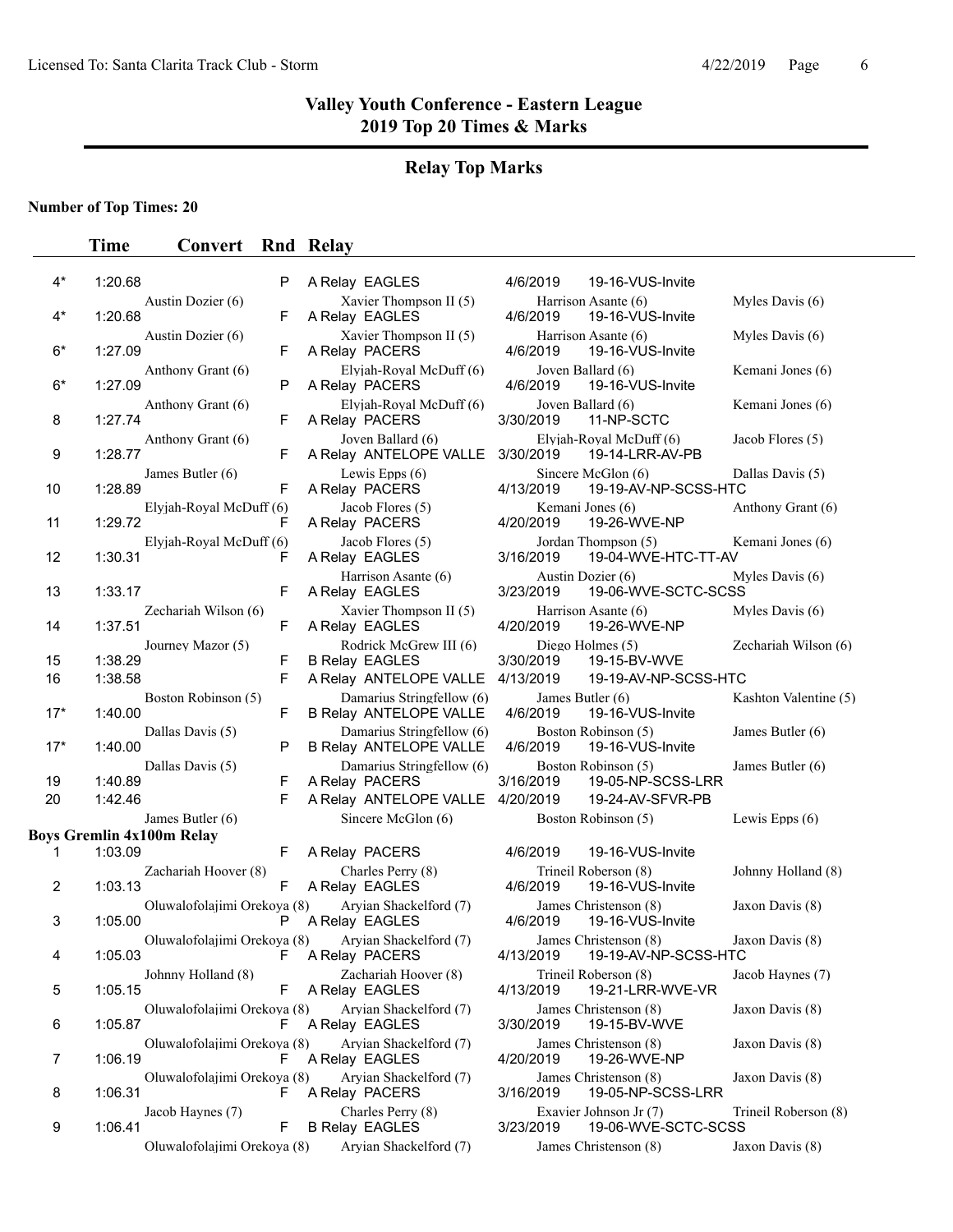# **Relay Top Marks**

## **Number of Top Times: 20**

| 10 | 1:06.86                          | F | A Relay PACERS                                        | 3/30/2019<br>11-NP-SCTC                                   |                            |
|----|----------------------------------|---|-------------------------------------------------------|-----------------------------------------------------------|----------------------------|
| 11 | Zachariah Hoover (8)<br>1:07.61  | F | Charles Perry (8)<br><b>B Relay PACERS</b>            | Trineil Roberson (8)<br>4/13/2019<br>19-19-AV-NP-SCSS-HTC | Johnny Holland (8)         |
| 12 | Michael Calhoun (7)<br>1:08.50   | F | Exavier Johnson Jr (7)<br>A Relay EAGLES              | 3/16/2019<br>19-04-WVE-HTC-TT-AV                          |                            |
| 13 | Richie Teputepu (7)<br>1:08.61   | P | Arvian Shackelford (7)<br><b>B Relay PACERS</b>       | James Christenson (8)<br>4/6/2019<br>19-16-VUS-Invite     | Jaxon Davis (8)            |
| 14 | Elijah Sutton (8)<br>1:10.13     | F | Exavier Johnson Jr (7)<br><b>B Relay PACERS</b>       | Michael Calhoun (7)<br>19-16-VUS-Invite<br>4/6/2019       | Jacob Haynes (7)           |
| 15 | Elijah Sutton (8)<br>1:10.39     | F | Exavier Johnson Jr (7)<br><b>B Relay PACERS</b>       | Michael Calhoun (7)<br>3/30/2019<br>11-NP-SCTC            | Jacob Haynes (7)           |
| 16 | Gustavo Jr. Ponce (8)<br>1:10.55 | F | Exavier Johnson Jr (7)<br>A Relay ANTELOPE VALLE      | Michael Calhoun (7)<br>3/30/2019<br>19-14-LRR-AV-PB       | Jacob Haynes (7)           |
| 17 | Luke Branham (8)<br>1:10.64      | F | Micah Caldwell (7)<br>A Relay PACERS                  | DeShawn Woods (8)<br>3/23/2019<br>19-09-BV-NP-VR          | Luther Dillon II (7)       |
| 18 | Gustavo Jr. Ponce (8)<br>1:11.03 | F | Charles Perry (8)<br>A Relay PACERS                   | Trineil Roberson (8)<br>4/20/2019<br>19-26-WVE-NP         | Johnny Holland (8)         |
| 19 | Gustavo Jr. Ponce (8)<br>1:12.01 | P | Exavier Johnson Jr (7)<br>A Relay ANTELOPE VALLE      | Michael Calhoun (7)<br>4/6/2019<br>19-16-VUS-Invite       | Jacob Haynes (7)           |
| 20 | George Epps Jr. (8)<br>1:12.85   | F | Luke Branham (8)<br>A Relay ANTELOPE VALLE 4/13/2019  | Luther Dillon II (7)<br>19-19-AV-NP-SCSS-HTC              | DeShawn Woods (8)          |
|    | DeShawn Woods (8)                |   | Luther Dillon II (7)                                  | Luke Branham (8)                                          | Micah Caldwell (7)         |
|    | <b>Boys Bantam 4x100m Relay</b>  |   |                                                       |                                                           |                            |
| 1  | 53.97                            | F | A Relay EAGLES<br>King Exusdus $(10)$                 | 4/6/2019<br>19-16-VUS-Invite<br>Dominik Hardy (10)        | Chase Evans (10)           |
| 2  | Delvin Young II (10)<br>54.94    | F | A Relay EAGLES                                        | 4/20/2019<br>19-26-WVE-NP                                 |                            |
| 3  | Delvin Young II (10)<br>55.05    | F | King Exusdus (10)<br>A Relay EAGLES                   | Dominik Hardy (10)<br>4/13/2019<br>19-21-LRR-WVE-VR       | Marlon Ross, Jr. (9)       |
| 4  | Marlon Ross, Jr. (9)<br>56.23    | P | King Exusdus $(10)$<br>A Relay EAGLES                 | Dominik Hardy (10)<br>4/6/2019<br>19-16-VUS-Invite        | Chase Evans (10)           |
| 5  | Delvin Young II (10)<br>57.10    | F | King Exusdus (10)<br>A Relay EAGLES                   | Dominik Hardy (10)<br>3/30/2019<br>19-15-BV-WVE           | Chase Evans (10)           |
| 6  | Chase Evans (10)<br>57.84        | F | Dominik Hardy (10)<br>A Relay EAGLES                  | Delvin Young II (10)<br>3/16/2019<br>19-04-WVE-HTC-TT-AV  | Marlon Ross, Jr. (9)       |
| 7  | Noah Bush (10)<br>57.90          | F | Chase Evans (10)<br>A Relay PACERS                    | Logan Herrera (9)<br>4/6/2019<br>19-16-VUS-Invite         | Dominik Hardy (10)         |
| 8  | Adan Alejandre (9)<br>58.03      | F | Anhor the great Johnson (10)<br><b>B Relay EAGLES</b> | Don Ramirez (10)<br>3/16/2019<br>19-04-WVE-HTC-TT-AV      | King rich Johnson (10)     |
| 9  | Solomon Nash (9)<br>59.33        | P | King Exusdus $(10)$<br>A Relay PACERS                 | Delvin Young II (10)<br>4/6/2019<br>19-16-VUS-Invite      |                            |
| 10 | Adan Alejandre (9)<br>59.65      | F | Anhor the great Johnson (10)<br>A Relay EAGLES        | Don Ramirez (10)<br>3/23/2019<br>19-06-WVE-SCTC-SCSS      | King rich Johnson (10)     |
| 11 | Hayden Shuler (9)<br>59.75       | F | Marlon Ross, Jr. (9)<br>A Relay PACERS                | Noah Bush (10)<br>3/23/2019<br>19-09-BV-NP-VR             | Dominik Hardy (10)         |
| 12 | McCardell Barton (10)<br>59.78   | F | Anhor the great Johnson (10)<br>A Relay PACERS        | Adan Alejandre (9)<br>3/30/2019<br>11-NP-SCTC             | Romeo Arutunyan (10)       |
| 13 | Adan Alejandre (9)<br>59.80      | F | Anhor the great Johnson (10)<br>C Relay PACERS        | Don Ramirez (10)<br>4/13/2019<br>19-19-AV-NP-SCSS-HTC     | King rich Johnson $(10)$   |
| 14 | Cael McClenahan (9)<br>1:00.01   | F | Nicholas Valadez (10)<br><b>B Relay PACERS</b>        | Evan Bart-Plange (10)<br>4/6/2019<br>19-16-VUS-Invite     | Devin Carlos Del toro (10) |
|    | Samuel Carpenter (9)             |   | Simon Blondeau (9)                                    | Dylan Simon (10)                                          | McCardell Barton (10)      |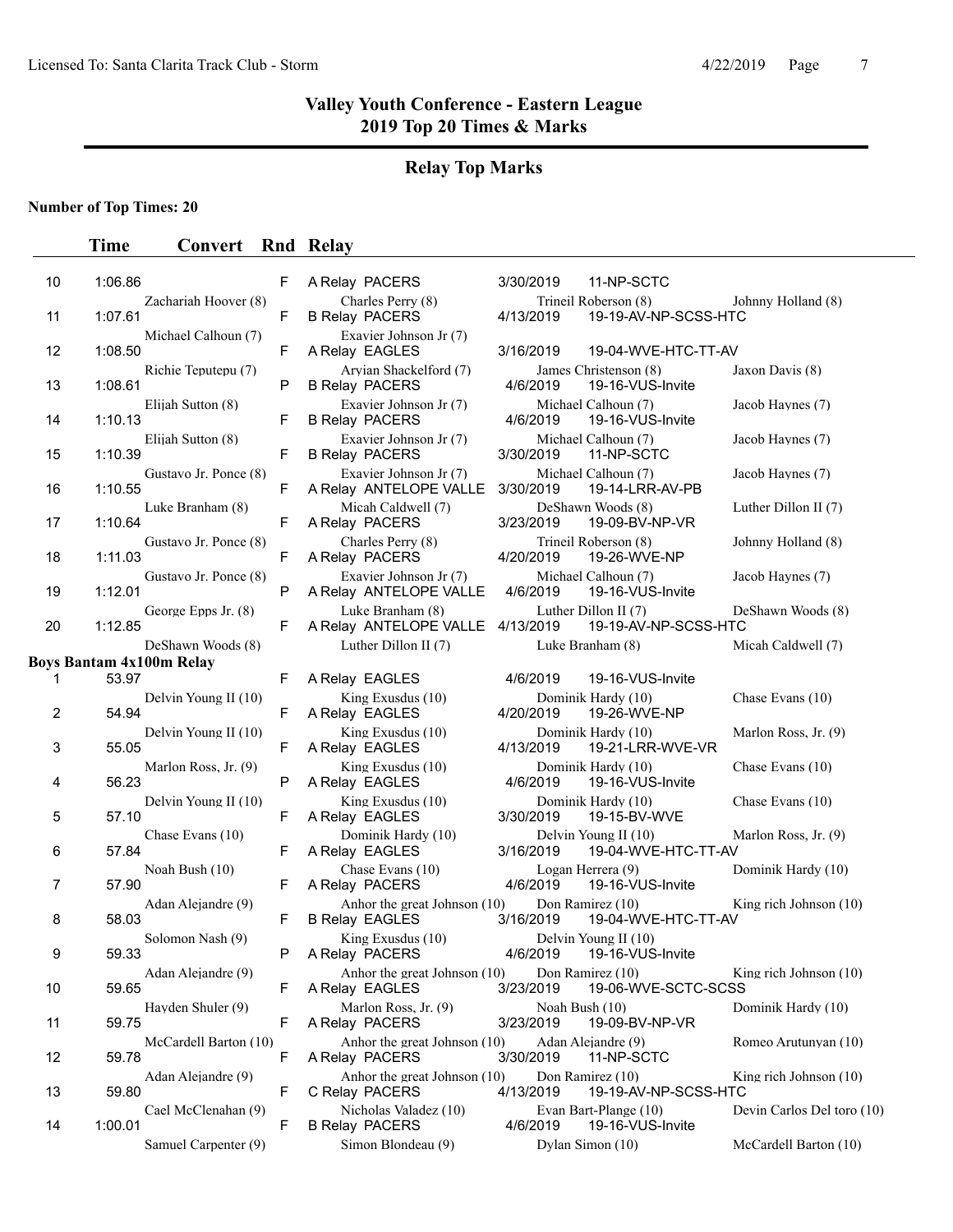# **Relay Top Marks**

**Number of Top Times: 20**

| 15 | 1:00.14                                                | F | A Relay PACERS                                           | 4/20/2019 |                | 19-26-WVE-NP                                        |                          |
|----|--------------------------------------------------------|---|----------------------------------------------------------|-----------|----------------|-----------------------------------------------------|--------------------------|
| 16 | Don Ramirez (10)<br>1:00.19                            | F | Anhor the great Johnson $(10)$<br>A Relay ANTELOPE VALLE | 3/30/2019 |                | Adan Alejandre (9)<br>19-14-LRR-AV-PB               | King rich Johnson $(10)$ |
| 17 | 1:00.46                                                | F | Tashon Jackson (10)<br><b>B Relay PACERS</b>             | 3/16/2019 |                | Bryce Robinson (10)<br>19-05-NP-SCSS-LRR            | Mi'Keen Walker (10)      |
| 18 | Samuel Carpenter (9)<br>1:00.60                        | F | Simon Blondeau (9)<br>A Relay RAIDERS                    | 3/30/2019 | Ryan Weiss (9) | 19-13-LAF-VR-HTC                                    | McCardell Barton (10)    |
| 19 | Zane Belson (9)<br>1:01.00                             | F | Marcus Tanksley II (10)<br><b>B Relay EAGLES</b>         | 3/23/2019 |                | Bailen Gerhardt (10)<br>19-06-WVE-SCTC-SCSS         | Zion Lanier (10)         |
| 20 | Solomon Nash (9)<br>1:01.40                            | F | King Exusdus (10)<br><b>B Relay EAGLES</b>               | 4/13/2019 |                | Delvin Young II (10)<br>19-21-LRR-WVE-VR            | Chase Evans (10)         |
|    | Ezra Dady (9)                                          |   | Hayden Shuler (9)                                        |           |                | Solomon Nash (9)                                    | Noah Bush (10)           |
| 1  | <b>Boys Bantam 4x400m Relay</b><br>4:50.78             | F | A Relay EAGLES                                           |           | 4/6/2019       | 19-16-VUS-Invite                                    |                          |
| 2  | Logan Herrera (9)<br>5:01.35                           | F | King Exusdus (10)<br>A Relay PACERS                      | 3/30/2019 |                | Marlon Ross, Jr. (9)<br>11-NP-SCTC                  | Dominik Hardy (10)       |
| 3  | Adan Alejandre (9)<br>5:01.72                          | F | Anhor the great Johnson (10)<br>A Relay PACERS           |           | 4/6/2019       | Don Ramirez (10)<br>19-16-VUS-Invite                | King rich Johnson $(10)$ |
| 4  | Don Ramirez (10)<br>5:05.27                            | F | Romeo Arutunyan (10)<br><b>B Relay EAGLES</b>            | 3/16/2019 |                | Anhor the great Johnson (10)<br>19-04-WVE-HTC-TT-AV | King rich Johnson (10)   |
| 5  | Chase Evans (10)<br>5:17.80                            | F | Marlon Ross, Jr. (9)<br><b>B Relay EAGLES</b>            |           | 4/6/2019       | King Exusdus $(10)$<br>19-16-VUS-Invite             | Dominik Hardy (10)       |
| 6  | Estevan Herrera (10)<br>5:27.66                        | F | Solomon Nash (9)<br>A Relay EAGLES                       | 3/16/2019 | Ezra Dady (9)  | 19-04-WVE-HTC-TT-AV                                 | Hayden Shuler (9)        |
| 7  | Logan Herrera (9)<br>5:30.59                           | F | Ezra Dady (9)<br><b>B Relay PACERS</b>                   | 3/30/2019 |                | Solomon Nash (9)<br>11-NP-SCTC                      | Delvin Young II (10)     |
| 8  | Samuel Carpenter (9)<br>6:14.87                        | F | McCardell Barton (10)<br>C Relay EAGLES                  | 3/16/2019 |                | Simon Blondeau (9)<br>19-04-WVE-HTC-TT-AV           | Romeo Arutunyan (10)     |
|    | Nicholas Brown (10)<br><b>Boys Midget 4x100m Relay</b> |   | Jai Dubal (9)                                            |           |                | Rithul Senthilkumar (9)                             | Christopher Steiner (9)  |
| 1  | 51.71                                                  | F | A Relay EAGLES                                           |           | 4/6/2019       | 19-16-VUS-Invite                                    |                          |
| 2  | Kayne Miller (11)<br>52.52                             | F | Malakai Perrantes (12)<br>A Relay EAGLES                 | 4/20/2019 |                | Kingston Celifie (11)<br>19-26-WVE-NP               | Ryan Quinn (11)          |
| 3  | Nevada Ford (11)<br>53.22                              | F | Malakai Perrantes (12)<br>A Relay PACERS                 | 4/20/2019 |                | Kingston Celifie (11)<br>19-26-WVE-NP               | Chase Hansen (12)        |
| 4  | Niles Davis (12)<br>53.27                              | P | Charles Davis (11)<br>A Relay EAGLES                     |           | 4/6/2019       | Darren Haggerty (11)<br>19-16-VUS-Invite            | Daniel Fishman (12)      |
| 5  | Kavne Miller (11)<br>53.32                             | F | Malakai Perrantes (12)<br>A Relay PACERS                 |           | 4/6/2019       | Kingston Celifie (11)<br>19-16-VUS-Invite           | Ryan Quinn (11)          |
| 6  | Niles Davis (12)<br>53.52                              | F | Charles Davis (11)<br>A Relay EAGLES                     | 3/30/2019 |                | Blesson Watson (12)<br>19-15-BV-WVE                 | Jayden Mason (12)        |
| 7  | Joshua Harel (11)<br>53.76                             | F | Dylan Hein (12)<br>A Relay EAGLES                        | 4/13/2019 |                | Kingston Celifie (11)<br>19-21-LRR-WVE-VR           | Ryan Quinn (11)          |
| 8  | Nevada Ford (11)<br>54.39                              | F | Malakai Perrantes (12)<br>C Relay PACERS                 | 4/13/2019 |                | Kingston Celifie (11)<br>19-19-AV-NP-SCSS-HTC       | Ryan Quinn (11)          |
| 9  | Jaden Rogers (11)<br>54.70                             | F | Aren Sahagian (11)<br>C Relay EAGLES                     | 3/23/2019 |                | Brenden Salazar (12)<br>19-06-WVE-SCTC-SCSS         | Daniel Ramirez (12)      |
| 10 | Dylan Hein (12)<br>54.84                               | P | Kayne Miller (11)<br>A Relay PACERS                      |           | 4/6/2019       | Kingston Celifie (11)<br>19-16-VUS-Invite           | Ryan Quinn (11)          |
| 11 | Niles Davis (12)<br>54.97                              |   | Charles Davis (11)<br><b>B Relay EAGLES</b>              | 4/13/2019 |                | Blesson Watson (12)<br>19-21-LRR-WVE-VR             | Jayden Mason (12)        |
|    | Dallas Lakey Jeffers (12)                              | F | Matthew Curry (12)                                       |           |                | Brandon Nash, Jr. (11)                              | Dylan Hein (12)          |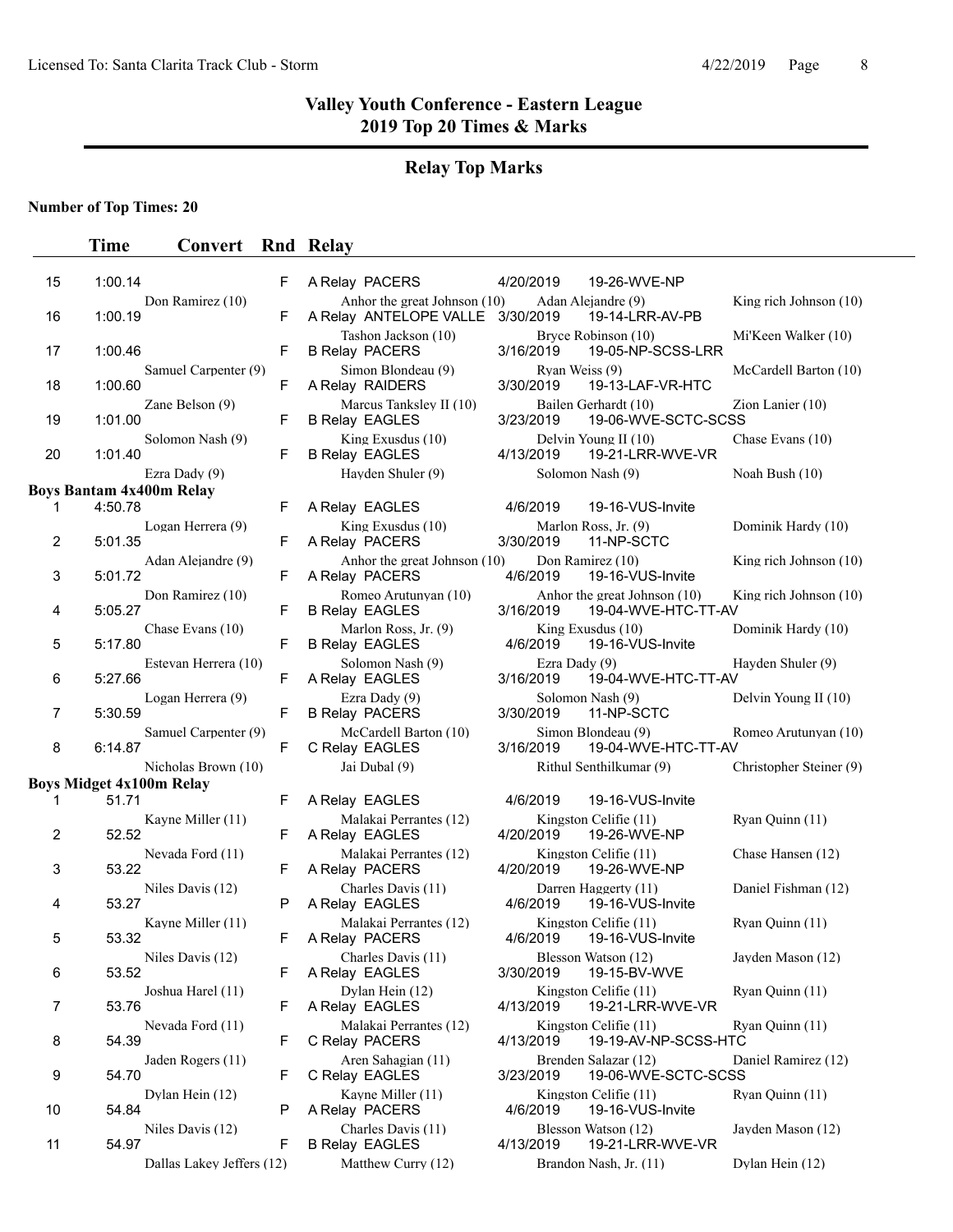# **Relay Top Marks**

## **Number of Top Times: 20**

# **Time Convert Rnd Relay**

| 12             | 55.93                             | F  | <b>B Relay PACERS</b>                                                     | 4/20/2019                     | 19-26-WVE-NP                                       |                |
|----------------|-----------------------------------|----|---------------------------------------------------------------------------|-------------------------------|----------------------------------------------------|----------------|
| 13             | Jayden Mason (12)<br>55.96        | F  | Blesson Watson (12)<br><b>B Relay EAGLES</b>                              | 4/6/2019                      | Imaan Edwards (11)<br>19-16-VUS-Invite             | $C_{\epsilon}$ |
| 14             | Keandre Granger (11)<br>56.05     | F  | Matthew Curry (12)<br>A Relay PACERS                                      | 3/23/2019                     | Brandon Nash, Jr. (11)<br>19-09-BV-NP-VR           | $N_0$          |
| 15             | Jayden Mason (12)<br>56.07        | F  | Darren Haggerty (11)<br>A Relay PACERS                                    | 3/30/2019                     | Imaan Edwards (11)<br>11-NP-SCTC                   | A1             |
| 16             | Charles Davis (11)<br>56.62       | F  | Darren Haggerty (11)<br><b>B Relay EAGLES</b>                             | 4/20/2019                     | Blesson Watson (12)<br>19-26-WVE-NP                | Ja             |
| 17             | Dezmyn Hardy (12)<br>56.91        | F  | Matthew Curry (12)<br>C Relay PACERS                                      | 3/16/2019                     | Brandon Nash, Jr. (11)<br>19-05-NP-SCSS-LRR        | K              |
| 18             | Darren Haggerty (11)<br>56.93     | F  | Charles Davis (11)<br><b>B Relay PACERS</b>                               | Niles Davis (12)<br>4/13/2019 | 19-19-AV-NP-SCSS-HTC                               | Bl             |
| 19             | Imaan Edwards (11)<br>56.98       | P  | Andre Gamboa (12)<br><b>B Relay EAGLES</b>                                | 4/6/2019                      | Caleb Haynes (11)<br>19-16-VUS-Invite              | B <sub>1</sub> |
| 20             | Keandre Granger (11)<br>57.03     | F  | Matthew Curry (12)<br><b>B Relay EAGLES</b>                               | 3/30/2019                     | Brandon Nash, Jr. (11)<br>19-15-BV-WVE             | $N_0$          |
|                | Keandre Granger (11)              |    | Matthew Curry (12)                                                        |                               | Brandon Nash, Jr. (11)                             | $N_0$          |
|                | <b>Boys Midget 4x400m Relay</b>   |    |                                                                           |                               |                                                    |                |
| 1              | 4:18.01                           | F  | A Relay PACERS                                                            | 4/6/2019                      | 19-16-VUS-Invite                                   |                |
|                | Niles Davis (12)                  |    | Charles Davis (11)                                                        |                               | Darren Haggerty (11)                               | $\mathbf{D}$   |
| $\overline{2}$ | 4:39.95<br>Kayne Miller (11)      | F  | A Relay EAGLES<br>Joshua Harel (11)                                       | 3/16/2019                     | 19-04-WVE-HTC-TT-AV                                | Cl             |
| 3              | 4:44.96                           | F  | A Relay PACERS                                                            | 3/16/2019                     | Brandon Nash, Jr. (11)<br>19-05-NP-SCSS-LRR        |                |
| 4              | Charles Davis (11)<br>4:49.80     | F  | Niles Davis (12)<br>A Relay PACERS                                        | 3/30/2019                     | Darren Haggerty (11)<br>11-NP-SCTC                 | B <sub>1</sub> |
| 5              | Charles Davis (11)<br>4:52.99     | F  | Aren Sahagian (11)<br><b>B Relay EAGLES</b>                               | 3/16/2019                     | Jaden Rogers (11)<br>19-04-WVE-HTC-TT-AV           | D              |
| 6              | Nevada Ford (11)<br>4:53.24       | F  | Dylan Hein (12)<br>A Relay EAGLES                                         | 3/23/2019                     | Keandre Granger (11)<br>19-06-WVE-SCTC-SCSS        | D <sub>0</sub> |
| $\overline{7}$ | Kayne Miller (11)<br>4:56.95      | F  | Kingston Celifie (11)<br><b>B Relay PACERS</b>                            | 3/30/2019                     | Dallas Lakey Jeffers (12)<br>11-NP-SCTC            | B <sub>1</sub> |
| 8              | 5:02.33                           | F  | Andrew Adryan Newchurch (11) Braylen Morgan (12)<br><b>B Relay PACERS</b> | 3/16/2019                     | Preston Webb (12)<br>19-05-NP-SCSS-LRR             | Ni             |
| 9              | Alexander Soffin (11)<br>6:05.26  | F  | Jacob Soffin (11)<br>A Relay ANTELOPE VALLE                               | 3/30/2019                     | Andrew Adryan Newchurch (11) Lu<br>19-14-LRR-AV-PB |                |
|                | Micah Carline (11)                |    | La'Marion Dillon (11)                                                     |                               | Messiah Walker (11)                                | B <sub>1</sub> |
|                | <b>Boys Midget 4x800m Relay</b>   |    |                                                                           |                               |                                                    |                |
| 1              | 10:22.93                          | F  | A Relay PACERS                                                            | 4/6/2019                      | 19-16-VUS-Invite                                   |                |
| 2              | Alexander Soffin (11)<br>11:38.68 | F  | Daniel Fishman (12)<br>A Relay EAGLES                                     | Jacob Soffin (11)<br>4/6/2019 | 19-16-VUS-Invite                                   | Lι             |
|                | Brayton Sax (11)                  |    | Maximus Jean (12)                                                         |                               | Nicholas Lazaroff (11)                             | C <sub>i</sub> |
|                | <b>Boys Youth 4x100m Relay</b>    |    |                                                                           |                               |                                                    |                |
| $1^*$          | 48.19                             | F  | A Relay PACERS                                                            | 4/6/2019                      | 19-16-VUS-Invite                                   |                |
| $1^*$          | Chase Farrell (14)<br>48.19       | P  | Justin Hart (13)<br>A Relay PACERS                                        | 4/6/2019                      | Jayden Smith-Wells (14)<br>19-16-VUS-Invite        | Ju             |
| 3              | Chase Farrell (14)<br>48.54       | F. | Justin Hart (13)<br>A Relay PACERS                                        | 3/30/2019                     | Jayden Smith-Wells (14)<br>11-NP-SCTC              | Ju             |
| 4              | Chase Farrell (14)<br>48.58       | F. | Justin Hart (13)<br>A Relay PACERS                                        | 3/16/2019                     | Jayden Smith-Wells (14)<br>19-05-NP-SCSS-LRR       | Ju             |

| Chase Farrell (14) |  |
|--------------------|--|
|                    |  |

| <b>B Relay PACERS</b>                          |
|------------------------------------------------|
| Blesson Watson (12)                            |
| <b>B Relay EAGLES</b>                          |
| Matthew Curry (12)<br>A Relay PACERS           |
| Darren Haggerty (11)                           |
| A Relay PACERS                                 |
| Darren Haggerty (11)<br><b>B Relay EAGLES</b>  |
| Matthew Curry (12)<br>C Relay PACERS           |
| Charles Davis (11)<br><b>B Relay PACERS</b>    |
| Andre Gamboa (12)<br><b>B Relay EAGLES</b>     |
| Matthew Curry (12)                             |
| <b>B Relay EAGLES</b>                          |
| Matthew Curry (12)                             |
| A Relay PACERS                                 |
| Charles Davis (11)                             |
| A Relay EAGLES                                 |
| Joshua Harel (11)<br>A Relay PACERS            |
| Niles Davis (12)                               |
| A Relay PACERS                                 |
| Aren Sahagian (11)<br><b>B Relay EAGLES</b>    |
| Dylan Hein (12)                                |
| A Relay EAGLES                                 |
| Kingston Celifie (11)<br><b>B Relay PACERS</b> |
| (11) Braylen Morgan (12)                       |
| <b>B Relay PACERS</b>                          |
| Jacob Soffin (11)                              |
| A Relay ANTELOPE VALLE                         |
| La'Marion Dillon (11)                          |
| A Relay PACERS                                 |
| Daniel Fishman (12)                            |
| A Relay EAGLES                                 |
| Maximus Jean (12)                              |
| A Relay PACERS                                 |
| Justin Hart (13)                               |
| A Relay PACERS                                 |
|                                                |

|                                  | F | <b>B Relay PACERS</b>                                                     | 4/20/2019                     | 19-26-WVE-NP                                    |                         |
|----------------------------------|---|---------------------------------------------------------------------------|-------------------------------|-------------------------------------------------|-------------------------|
| Jayden Mason (12)                | F | Blesson Watson (12)<br><b>B Relay EAGLES</b>                              | 4/6/2019                      | Imaan Edwards (11)<br>19-16-VUS-Invite          | Caleb Haynes (11)       |
| Keandre Granger (11)             | F | Matthew Curry (12)<br>A Relay PACERS                                      | 3/23/2019                     | Brandon Nash, Jr. (11)<br>19-09-BV-NP-VR        | Nevada Ford (11)        |
| Jayden Mason (12)                | F | Darren Haggerty (11)<br>A Relay PACERS                                    | 3/30/2019                     | Imaan Edwards (11)<br>11-NP-SCTC                | Andre Gamboa (12)       |
| Charles Davis (11)               | F | Darren Haggerty (11)<br><b>B Relay EAGLES</b>                             | 4/20/2019                     | Blesson Watson (12)<br>19-26-WVE-NP             | Jayden Mason (12)       |
| Dezmyn Hardy (12)                | F | Matthew Curry (12)<br>C Relay PACERS                                      | 3/16/2019                     | Brandon Nash, Jr. (11)<br>19-05-NP-SCSS-LRR     | Kayne Miller (11)       |
| Darren Haggerty (11)             | F | Charles Davis (11)<br><b>B Relay PACERS</b>                               | Niles Davis (12)<br>4/13/2019 | 19-19-AV-NP-SCSS-HTC                            | Blesson Watson (12)     |
| Imaan Edwards (11)               | P | Andre Gamboa (12)<br><b>B Relay EAGLES</b>                                | 4/6/2019                      | Caleb Haynes (11)<br>19-16-VUS-Invite           | Braylen Morgan (12)     |
| Keandre Granger (11)             | F | Matthew Curry (12)<br><b>B Relay EAGLES</b>                               | 3/30/2019                     | Brandon Nash, Jr. (11)<br>19-15-BV-WVE          | Nevada Ford (11)        |
| Keandre Granger (11)<br>0m Relay |   | Matthew Curry (12)                                                        |                               | Brandon Nash, Jr. (11)                          | Nevada Ford (11)        |
|                                  | F | A Relay PACERS                                                            | 4/6/2019                      | 19-16-VUS-Invite                                |                         |
| Niles Davis (12)                 | F | Charles Davis (11)<br>A Relay EAGLES                                      | 3/16/2019                     | Darren Haggerty (11)<br>19-04-WVE-HTC-TT-AV     | Daniel Fishman (12)     |
| Kayne Miller (11)                | F | Joshua Harel (11)<br>A Relay PACERS                                       | 3/16/2019                     | Brandon Nash, Jr. (11)<br>19-05-NP-SCSS-LRR     | Chase Hansen (12)       |
| Charles Davis (11)               | F | Niles Davis (12)<br>A Relay PACERS                                        | 3/30/2019                     | Darren Haggerty (11)<br>11-NP-SCTC              | Blesson Watson (12)     |
| Charles Davis (11)               | F | Aren Sahagian (11)<br><b>B Relay EAGLES</b>                               | 3/16/2019                     | Jaden Rogers (11)<br>19-04-WVE-HTC-TT-AV        | Daniel Fishman (12)     |
| Nevada Ford (11)                 | F | Dylan Hein (12)<br>A Relay EAGLES                                         | 3/23/2019                     | Keandre Granger (11)<br>19-06-WVE-SCTC-SCSS     | Dezmyn Hardy (12)       |
| Kayne Miller (11)                | F | Kingston Celifie (11)<br><b>B Relay PACERS</b>                            | 3/30/2019                     | Dallas Lakey Jeffers (12)<br>11-NP-SCTC         | Brandon Nash, Jr. (11)  |
|                                  | F | Andrew Adryan Newchurch (11) Braylen Morgan (12)<br><b>B Relay PACERS</b> | 3/16/2019                     | Preston Webb (12)<br>19-05-NP-SCSS-LRR          | Niles Davis (12)        |
| Alexander Soffin (11)            | F | Jacob Soffin (11)<br>A Relay ANTELOPE VALLE                               | 3/30/2019                     | Andrew Adryan Newchurch (11)<br>19-14-LRR-AV-PB | Lucas Bello $(11)$      |
| Micah Carline (11)<br>0m Relay   |   | La'Marion Dillon (11)                                                     |                               | Messiah Walker (11)                             | Brandon Robinson (11)   |
|                                  | F | A Relay PACERS                                                            | 4/6/2019                      | 19-16-VUS-Invite                                |                         |
| Alexander Soffin (11)            | F | Daniel Fishman (12)<br>A Relay EAGLES                                     | 4/6/2019                      | Jacob Soffin (11)<br>19-16-VUS-Invite           | Lucas Bello (11)        |
| Brayton Sax (11)<br>m Relay      |   | Maximus Jean (12)                                                         |                               | Nicholas Lazaroff (11)                          | Carter Gendernalik (12) |
|                                  | F | A Relay PACERS                                                            | 4/6/2019                      | 19-16-VUS-Invite                                |                         |
| Chase Farrell (14)               | P | Justin Hart (13)<br>A Relay PACERS                                        | 4/6/2019                      | Jayden Smith-Wells (14)<br>19-16-VUS-Invite     | Julien Molina (13)      |
| Chase Farrell (14)               | F | Justin Hart (13)<br>A Relay PACERS                                        | 3/30/2019                     | Jayden Smith-Wells (14)<br>11-NP-SCTC           | Julien Molina (13)      |
| Chase Farrell (14)               | F | Justin Hart (13)<br>A Relay PACERS                                        | 3/16/2019                     | Jayden Smith-Wells (14)<br>19-05-NP-SCSS-LRR    | Julien Molina (13)      |
| Chase Farrell (14)               |   | Jayden Smith-Wells (14)                                                   | Justin Hart (13)              |                                                 | Julien Molina (13)      |
|                                  |   |                                                                           |                               |                                                 |                         |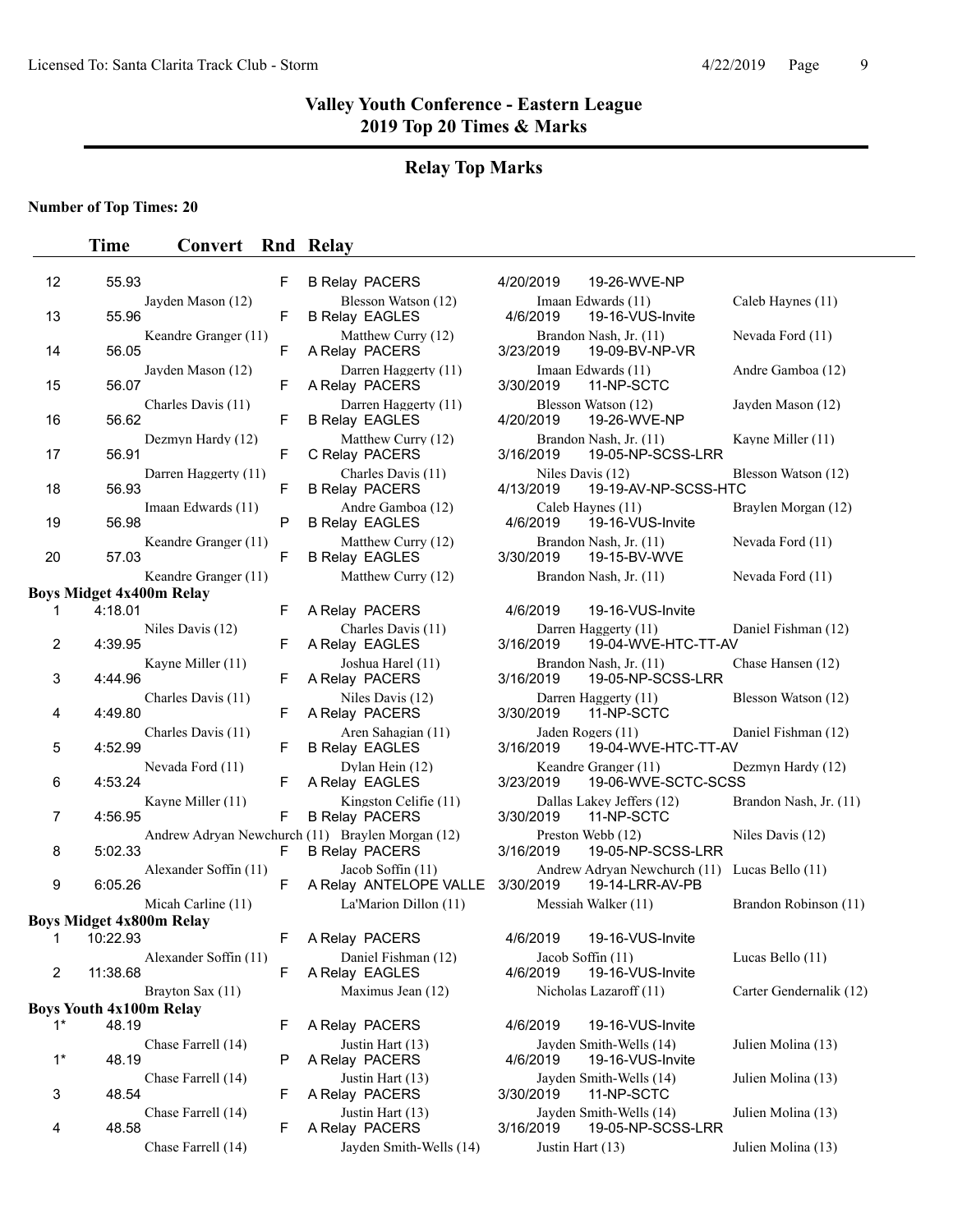# **Relay Top Marks**

**Number of Top Times: 20**

| 5    | 48.92                                     | F                            | A Relay EAGLES                                   | 3/30/2019<br>19-15-BV-WVE                                                            |
|------|-------------------------------------------|------------------------------|--------------------------------------------------|--------------------------------------------------------------------------------------|
| $6*$ | 49.02                                     | Alexander Bowens (13)<br>Р   | Jaylen Sanders (13)<br>A Relay EAGLES            | Ifeoluwaleyi Orekoya (13)<br>Aaron Butler (14)<br>4/6/2019<br>19-16-VUS-Invite       |
| $6*$ | 49.02                                     | Alexander Bowens (13)<br>F   | Jaylen Sanders (13)<br>A Relay EAGLES            | Ifeoluwaleyi Orekoya (13)<br>Aaron Butler (14)<br>4/6/2019<br>19-16-VUS-Invite       |
| 8    | 49.10                                     | Alexander Bowens (13)<br>F   | Jaylen Sanders (13)<br>A Relay SUPERSONICS       | Ifeoluwaleyi Orekoya (13)<br>Aaron Butler (14)<br>3/23/2019<br>19-06-WVE-SCTC-SCSS   |
| 9    | 49.14                                     | Aaron Milburn (14)<br>F      | Jacob Gavina (14)<br>A Relay SUPERSONICS         | Donovan Fisher (14)<br>Saheedg Free (14)<br>19-19-AV-NP-SCSS-HTC<br>4/13/2019        |
| 10   | 49.94                                     | Aaron Milburn (14)<br>F      | Jacob Gavina (14)<br>A Relay EAGLES              | Donovan Fisher (14)<br>Saheedq Free (14)<br>4/13/2019<br>19-21-LRR-WVE-VR            |
| 11   | 51.33                                     | Jaylen Sanders (13)<br>F     | Alexander Bowens (13)<br><b>B Relay EAGLES</b>   | Dylan Gardiner (14)<br>Ifeoluwaleyi Orekoya (13)<br>3/23/2019<br>19-06-WVE-SCTC-SCSS |
| 12   | 51.44                                     | Alexander Bowens (13)<br>F   | Zander Petersen (14)<br>A Relay ANTELOPE VALLE   | Dylan Gardiner (14)<br>Keyawn Murphy (14)<br>4/13/2019<br>19-19-AV-NP-SCSS-HTC       |
| 13   | 51.46                                     | Braylin Edwards (14)<br>F    | Titus Kiazolu (14)<br>A Relay EAGLES             | Rodrick Hawkins (14)<br>Micah Williams (14)<br>3/16/2019<br>19-04-WVE-HTC-TT-AV      |
| 14   | 51.50                                     | Yerdlee Miranda (13)<br>F    | Xyrheam Miranda (14)<br>A Relay EAGLES           | Dylan Gardiner (14)<br>Jaylen Sanders (13)<br>4/20/2019<br>19-26-WVE-NP              |
| 15   | 51.54                                     | Alexander Bowens (13)<br>F   | Jaylen Sanders (13)<br><b>B Relay EAGLES</b>     | Ifeoluwaleyi Orekoya (13)<br>Dylan Gardiner (14)<br>4/13/2019<br>19-21-LRR-WVE-VR    |
| 16   | 51.75                                     | Dejaneiro McDaniel (14)<br>F | Keyawn Murphy (14)<br><b>B Relay EAGLES</b>      | Zander Petersen (14)<br>3/30/2019<br>19-15-BV-WVE                                    |
| 17   | 52.11                                     | Mekhi Celifie (13)<br>F      | Dylan Gardiner (14)<br><b>B Relay EAGLES</b>     | Keyawn Murphy (14)<br>Dejaneiro McDaniel (14)<br>3/16/2019<br>19-04-WVE-HTC-TT-AV    |
| 18   | 52.13                                     | King Miller (14)<br>F        | Zander Petersen (14)<br>A Relay ANTELOPE VALLE   | Keyawn Murphy (14)<br>Aaron Butler (14)<br>3/30/2019<br>19-14-LRR-AV-PB              |
| 19   | 52.32                                     | Braylin Edwards (14)<br>F    | Rodrick Hawkins (14)<br><b>B Relay EAGLES</b>    | Micah Williams (14)<br>Titus Kiazolu (14)<br>4/20/2019<br>19-26-WVE-NP               |
| 20   | 52.86                                     | King Miller (14)<br>F        | Mekhi Celifie (13)<br>A Relay ANTELOPE VALLE     | Andrew Shackelford (14)<br>Keyawn Murphy (14)<br>19-24-AV-SFVR-PB<br>4/20/2019       |
|      | <b>Boys Youth 4x400m Relay</b>            | Braylin Edwards (14)         | Micah Williams (14)                              | Rodrick Hawkins (14)<br>Titus Kiazolu (14)                                           |
| 1    | 4:00.39                                   | F                            | A Relay EAGLES                                   | 4/6/2019<br>19-16-VUS-Invite                                                         |
| 2    | 4:21.07                                   | Alexander Bowens (13)<br>F   | Ifeoluwaleyi Orekoya (13)<br>A Relay EAGLES      | Jaylen Sanders (13)<br>Jon Burns $(14)$<br>3/23/2019<br>19-06-WVE-SCTC-SCSS          |
| 3    | 4:25.97                                   | Jon Burns (14)<br>F          | Jaylen Sanders (13)<br>A Relay EAGLES            | Alexander Bowens (13)<br>King Burns $(13)$<br>3/16/2019<br>19-04-WVE-HTC-TT-AV       |
| 4    | 4:27.64                                   | Jon Burns (14)<br>F          | Dejaneiro McDaniel (14)<br><b>B Relay EAGLES</b> | King Burns $(13)$<br>Jaylen Sanders (13)<br>19-04-WVE-HTC-TT-AV<br>3/16/2019         |
| 5    | 4:41.31                                   | Ishan Dubal (14)<br>F        | Evan Shrier (14)<br>A Relay EAGLES               | Darrick Jacob, Jr. (13)<br>Aadesh Senthilkumar (14)<br>3/30/2019<br>19-15-BV-WVE     |
| 6    | 4:43.80                                   | Ishan Dubal (14)<br>F        | Evan Shrier (14)<br>A Relay RAIDERS              | Ethan Smith (14)<br>Tyson Carew (14)<br>19-25-VR-HTC-LRR<br>4/20/2019                |
| 7    | 5:16.70                                   | Bryce Fuhrman (13)<br>F      | Aiden Fuhrman (13)<br>A Relay BEARS              | Cameron Babineaux (13)<br>Don Stewart (13)<br>19-02-NVGB-VR-PB<br>3/16/2019          |
|      |                                           | Ryder Garcia (13)            | Seiji Hirahara (13)                              | Arian A. Sanchez (14)<br>Axel Ynostros (13)                                          |
| 1    | <b>Boys Youth 4x800m Relay</b><br>9:34.06 | F                            | A Relay PALMDALE BULLE                           | 4/6/2019<br>19-16-VUS-Invite                                                         |
| 2    | 9:44.51                                   | Santiago Orozco (14)<br>F    | Shaker Floubater (14)<br>A Relay EAGLES          | Randy Barajas (14)<br>Isaac Ramirez (14)<br>4/6/2019<br>19-16-VUS-Invite             |
|      |                                           | Tyson Carew (14)             | Ishan Dubal (14)                                 | Evan Shrier (14)<br>Jon Burns $(14)$                                                 |